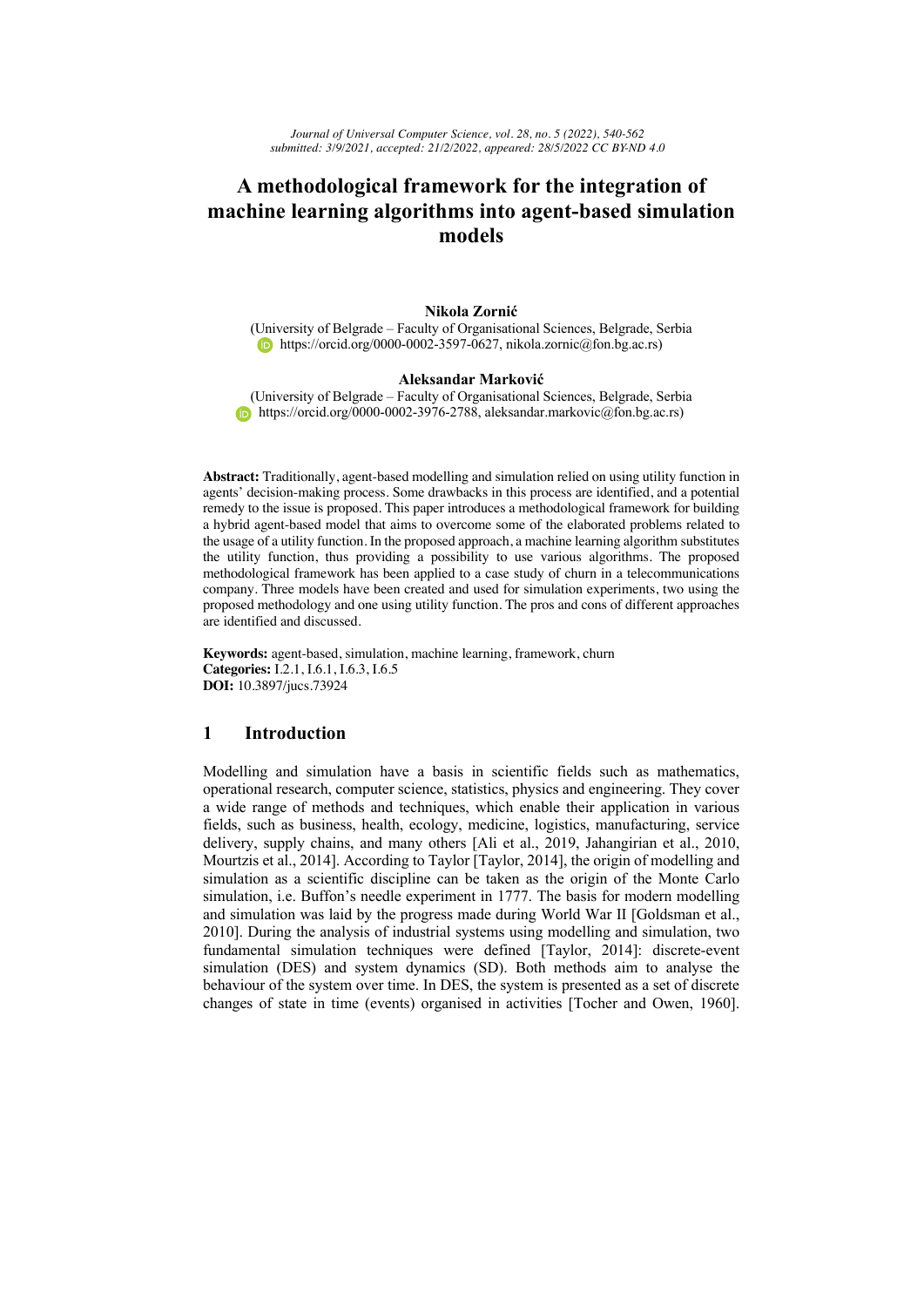Independent of this approach, Forrester introduced SD [Forrester, 1961], where the system presents itself as a set of cyclic independent subsystems or feedback circuits. The application of causal-loop diagrams describes how parts of the system affect each other and feedback loops are observed. By applying more formal, stock and flow diagrams, the model can be quantified and simulation experiments performed.

The complexity of dynamic systems imposes the need to build models in order to study their functioning. Moreover, analysing the way the system works using its model is an important source of information to increase understanding of the system. DES and SD are used for modelling and simulation of a large number of systems. However, for the needs of modelling and simulation of complex adaptive systems, where the behaviour of the system depends on the interaction of a large number of system components, a special simulation technique was developed in the late 1980s – agentbased modelling and simulation (ABMS).

ABMS is most often used to model complex systems in which it is necessary to monitor the interactions of its key elements. To represent the components of the system, this methodology uses autonomous agents that have their own characteristics, decision rules and the ability to interact with other agents in the system, as well as with the environment. In addition, agents have the ability to adapt their behaviour to the circumstances arising from mutual interactions [Abbott, 2006, Prokopenko et al., 2009].

When building an agent-based simulation model, modellers typically use a large number of input and output variables, which influence the agents' behaviour. This influence is modelled using the utility function. It quantifies the values in the model, which are used for decision making by agents, although the nature of human decisionmaking behaviour can be unreliable [Geng et al., 2020]. The aim of this paper is to overcome these problems by developing a methodological framework for the integration of machine learning algorithms in place of a utility function. The machine learning model is created based on historical data, eliminating the need for expert assessment of weighting coefficients. Machine learning algorithms transform data into knowledge [Raschka and Mirjalili, 2017], which is available to agents in decisionmaking.

# **2 Literature review**

In ABMS models representing business systems and processes, agents most often represent people and their behaviour [Gilbert and Troitzsch, 2005]. The main assumption is that agents can credibly model humans and their social interactions at a reasonable level of abstraction [Čavoški, 2016]. For this purpose, agents' essential characteristics, autonomy, and ability to act independently and adapt to given circumstances are used. These features are often cited in the literature as the main justification and advantage for the application of ABMS instead of other simulation methodologies [Macal and North, 2010, Wooldridge and Jennings, 1995].

#### **2.1 Trends in the application of agent-based modelling and simulation**

Since its first appearance in the early 1970s, the exploration of the ABMS literature has seen vigorous development, especially in the last decade, owing to the availability of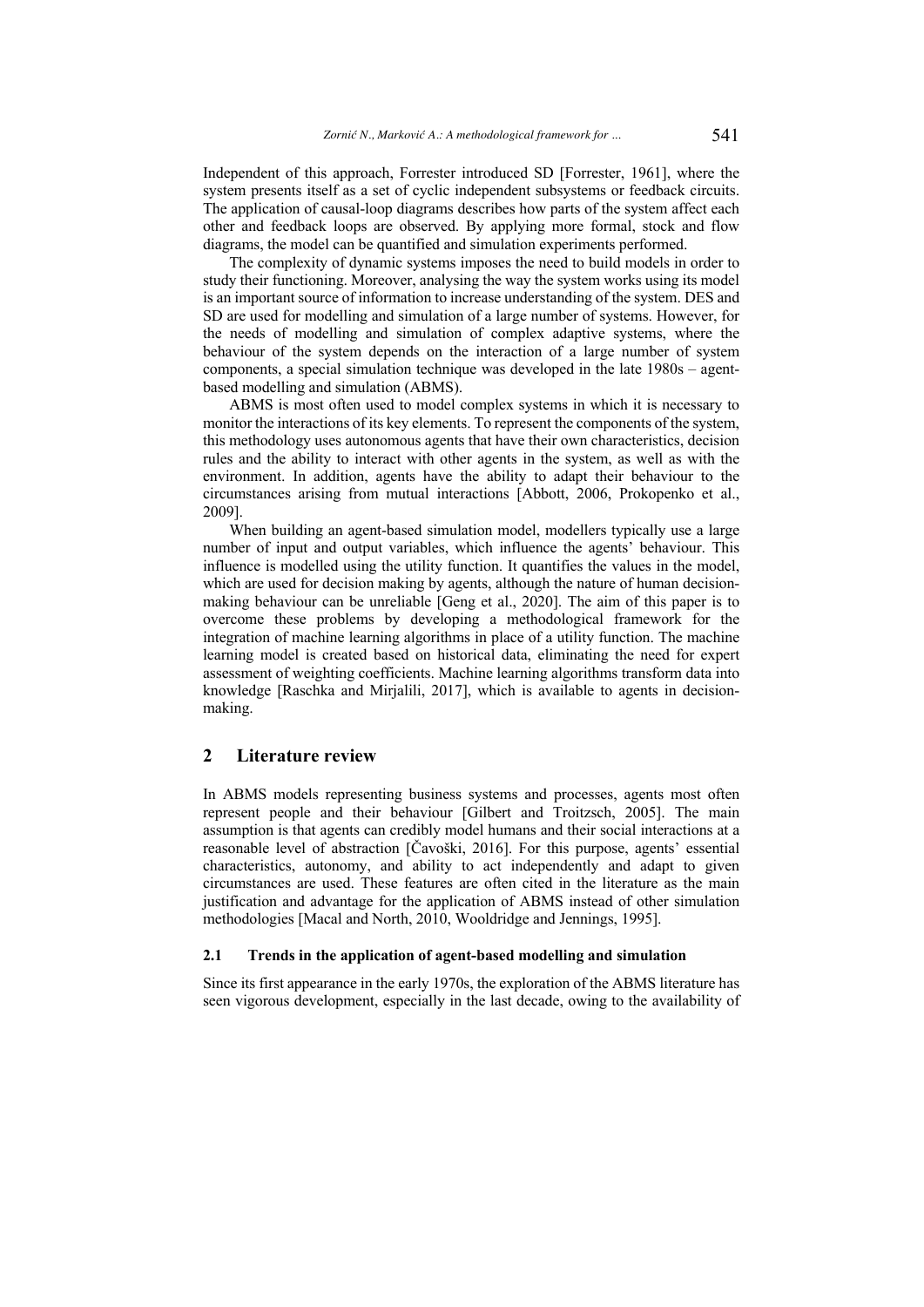various ABMS software [Marković and Zornić, 2016]. Bibliometric analysis geared towards a review of literature productivity and an observation of the trends in ABMS is presented in this section of the paper. Data is collected from the Web of Science platform [Clarivate Analytics, 2020b] (all sources), using the following search configuration:

*TI = (agent-based OR individual-based OR multi-agent OR multiagent OR ABM\*) AND TI = (model\* OR simulat\*) Indexes = SCI-EXPANDED, SSCI, A&HCI, CPCI-S, CPCI-SSH, ESCI Timespan = All years*

Data is collected for 10,286 scientific papers. The increase in the number of papers is evident, proving that this simulation approach's popularity in the scientific community is rising. Furthermore, analysing the research area in which ABMS is applied, we can provide one more piece of evidence that ABMS is suitable for application in various areas (Table 1, research areas with at least 100 papers in the 2010-2019 period). With almost half of the papers, computer science and engineering are dominant research areas, while environmental sciences  $\&$  ecology, business  $\&$ economics, and automation & control systems follow.

| Research area                                  | 2010 | $\overline{2}$ | 2012 | 2013 | 2014 | 2015 | 2016 | 2017 | 2018 | 2019 | Total<br>(2010-2019) |
|------------------------------------------------|------|----------------|------|------|------|------|------|------|------|------|----------------------|
| <b>Computer Science</b>                        | 260  | 250            | 290  | 296  | 313  | 368  | 297  | 375  | 330  | 243  | 3022                 |
| Engineering                                    | 126  | 153            | 180  | 215  | 177  | 220  | 207  | 252  | 201  | 154  | 1885                 |
| Environmental<br>Sciences & Ecology            | 40   | 43             | 54   | 71   | 59   | 62   | 69   | 93   | 87   | 110  | 688                  |
| Business & Economics                           | 31   | 38             | 36   | 30   | 43   | 51   | 61   | 80   | 69   | 61   | 500                  |
| Automation & Control<br>Systems                | 26   | 22             | 41   | 38   | 51   | 61   | 46   | 47   | 46   | 27   | 405                  |
| Operations Research &<br>Management Science    | 48   | 60             | 41   | 38   | 30   | 33   | 38   | 36   | 36   | 23   | 383                  |
| Science & Technology<br>- Other Topics         | 22   | 10             | 14   | 27   | 38   | 29   | 45   | 58   | 64   | 51   | 358                  |
| <b>Mathematics</b>                             | 36   | 25             | 34   | 34   | 35   | 40   | 25   | 41   | 52   | 32   | 354                  |
| Social Sciences - Other<br>Topics              | 26   | 19             | 17   | 25   | 39   | 40   | 42   | 53   | 40   | 23   | 324                  |
| Transportation                                 | 9    | 16             | 15   | 25   | 33   | 24   | 32   | 39   | 38   | 32   | 263                  |
| Energy & Fuels                                 | 5    | 10             | 5    | 9    | 29   | 27   | 23   | 27   | 31   | 36   | 202                  |
| Mathematical &<br><b>Computational Biology</b> | 34   | 17             | 12   | 13   | 18   | 16   | 17   | 22   | 20   | 27   | 196                  |
| Physics                                        | 15   | 10             | 16   | 17   | 13   | 18   | 20   | 25   | 21   | 19   | 174                  |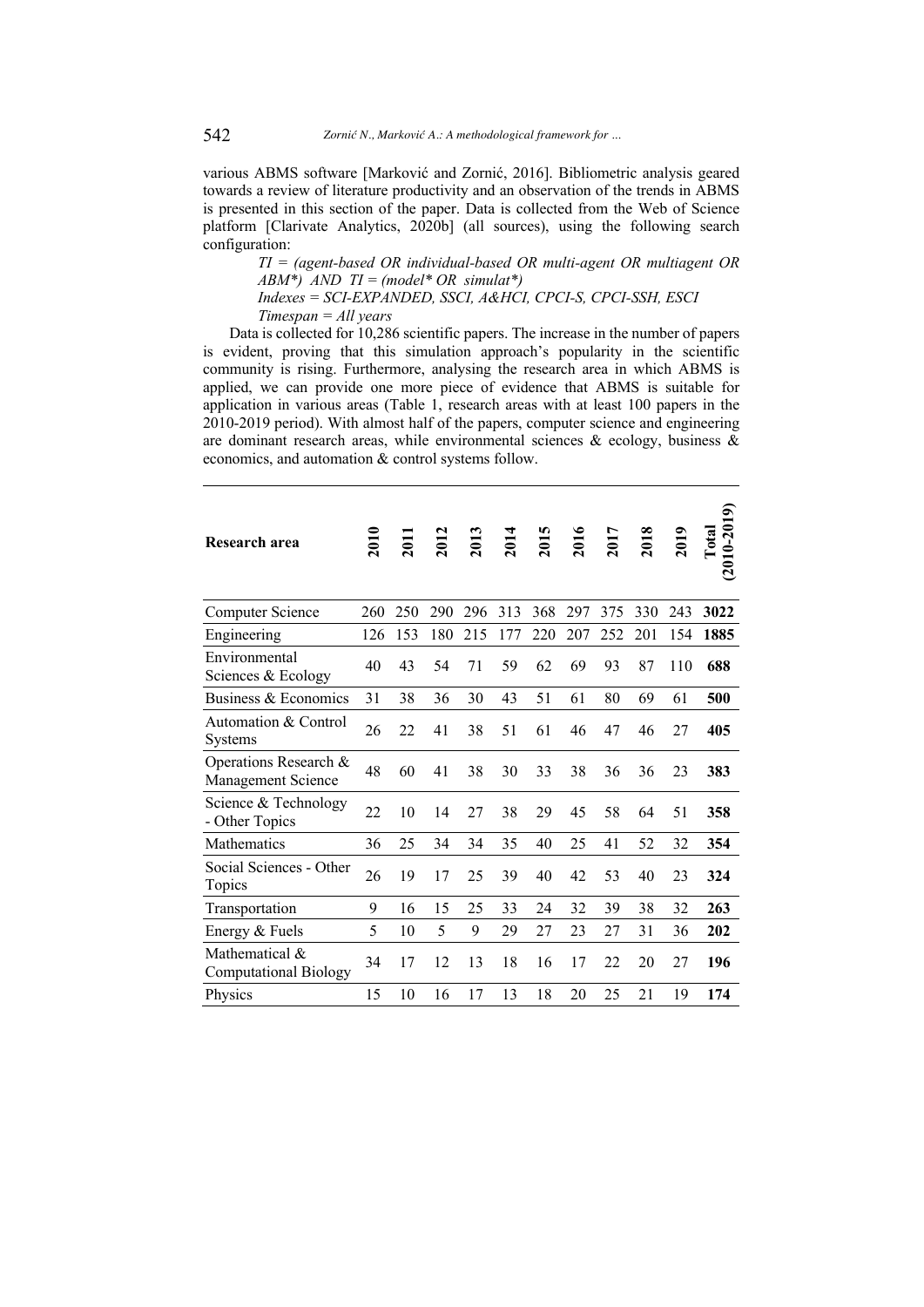| Telecommunications 6 5 13 20 6 29 25 20 18 24 166 |                                |  |  |  |  |                              |
|---------------------------------------------------|--------------------------------|--|--|--|--|------------------------------|
| Robotics                                          | 3 1 3 6 17 62 17 19 19 7 154   |  |  |  |  |                              |
| Geography                                         | 9 14 10 15 11 11 18 9 9 13 119 |  |  |  |  |                              |
| Public, Environmental<br>& Occupational Health    |                                |  |  |  |  | 2 7 3 5 6 17 15 12 20 16 103 |

# *Table 1: Trends in ABMS research area*

Among other data, KeyWords Plus [Clarivate Analytics, 2020a] are collected, too. These keywords are words or phrases that often appear in the titles of papers referenced in a particular article. The most common keywords for the period from 2010 to 2019 are given in Table 2. If we disregard the expected keywords, such as dynamics, simulation, systems, behaviour, other keywords describe the scope of application of ABMS.

| <b>Keyword</b>  | 2010           | 2011           | 2012 | 2013 | 2014 | 2015 | 2016 | 2017 | 2018 | 2019 | Total<br>(2010-2019) |
|-----------------|----------------|----------------|------|------|------|------|------|------|------|------|----------------------|
| Dynamics        | 31             | 34             | 26   | 46   | 55   | 58   | 60   | 60   | 67   | 68   | 505                  |
| Simulation      | 21             | 30             | 31   | 35   | 43   | 62   | 51   | 70   | 80   | 71   | 494                  |
| Systems         | 22             | 25             | 18   | 25   | 44   | 44   | 52   | 46   | 65   | 52   | 393                  |
| Behavior        | 11             | 20             | 17   | 26   | 31   | 24   | 39   | 27   | 38   | 31   | 264                  |
| Management      | 25             | 19             | 20   | 17   | 22   | 26   | 28   | 31   | 34   | 40   | 262                  |
| Model           | 13             | 13             | 18   | 28   | 22   | 19   | 29   | 29   | 32   | 22   | 225                  |
| <b>Networks</b> | 8              | 10             | 11   | 15   | 24   | 16   | 21   | 32   | 33   | 14   | 184                  |
| Framework       | 5              | 7              | 6    | 10   | 10   | 18   | 13   | 31   | 32   | 38   | 170                  |
| Protocol        | 3              | 4              | 14   | 14   | 17   | 23   | 21   | 19   | 23   | 13   | 151                  |
| Design          | 5              | 11             | 10   | 11   | 11   | 11   | 21   | 19   | 25   | 23   | 147                  |
| System          | $\overline{4}$ | $\overline{2}$ | 10   | 15   | 16   | 16   | 17   | 13   | 25   | 26   | 144                  |
| Growth          | 9              | 13             | 10   | 13   | 19   | 14   | 14   | 19   | 13   | 19   | 143                  |
| Impact          | 5              | 7              | 5    | 7    | 14   | 6    | 11   | 22   | 26   | 28   | 131                  |
| Evolution       | 9              | 6              | 8    | 12   | 17   | 18   | 13   | 24   | 12   | 20   | 139                  |
| Performance     | $\overline{2}$ | 3              | 7    | 7    | 7    | 8    | 15   | 21   | 19   | 22   | 111                  |
| Strategies      | 8              | 10             | 6    | 10   | 11   | 9    | 8    | 11   | 14   | 22   | 109                  |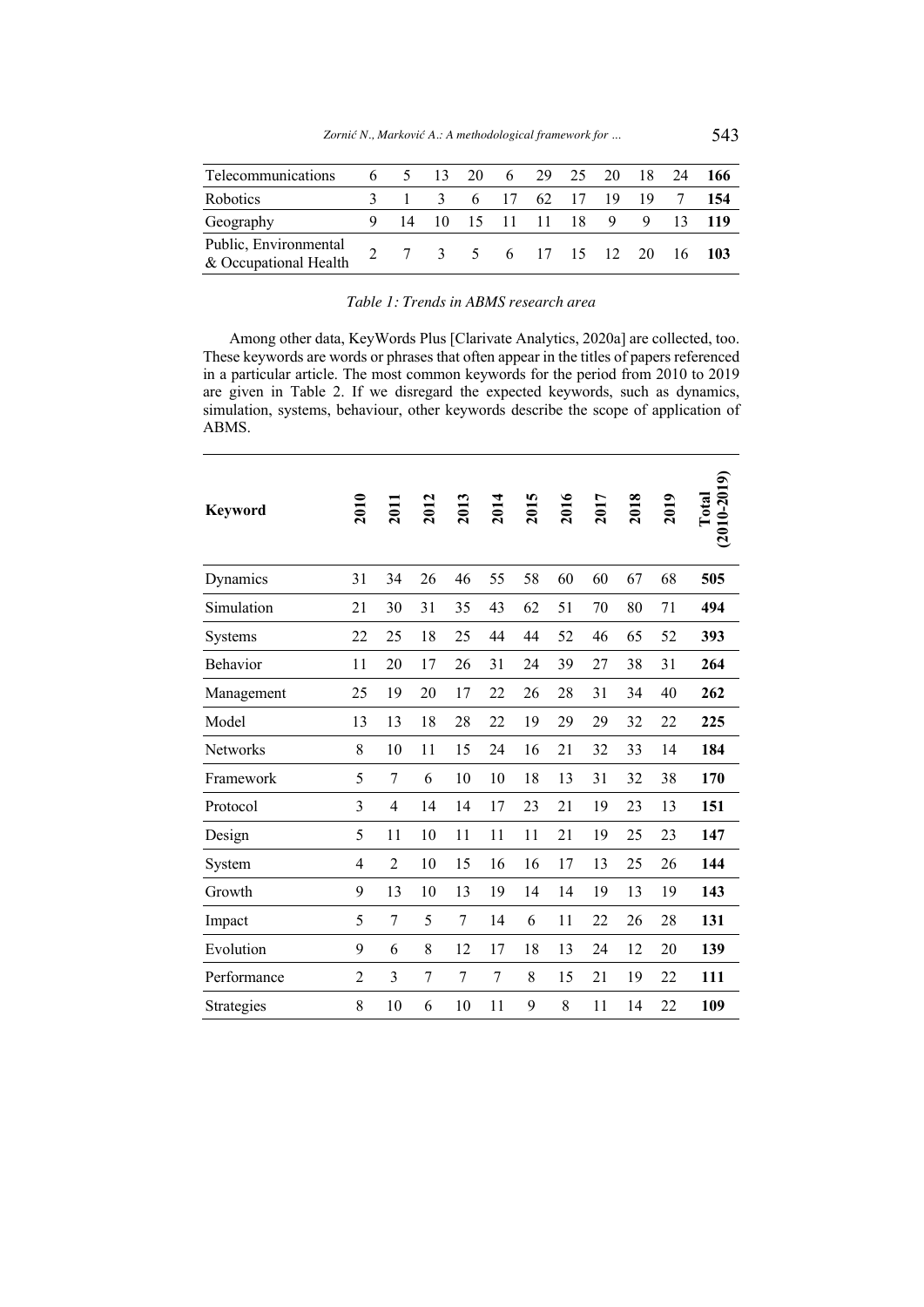| Optimization     |  |  |  |  | 1 4 1 7 9 10 16 26 16 14 104 |  |
|------------------|--|--|--|--|------------------------------|--|
| <b>Diffusion</b> |  |  |  |  | 1 7 3 14 8 9 13 18 15 13 101 |  |

*Table 2: ABMS keywords trends*

#### **2.2 Utility function in ABMS**

Utility function has a long tradition in economics and management sciences. It has been used to capture individuals' preferences, welfare, and the whole economy [Dantzig et al., 1988, Poterba et al., 1986]. This function can combine multiple returns to formalise behaviour and decision-making, such as choosing education while maximising both economic and social returns to education [Jæger, 2007]. When there is a need to weigh some costs and benefits and make a decision, a utility function can be employed, even when choosing a medication [van Dam et al., 2020].

Utility function, as well as global or local utility thresholds, are often used in agentbased simulation models where agents have to make decisions during the interaction. These functions are used to represent the agent's objectives and shape their behaviour.

One of the most significant issues with using the utility function in agent-based simulation models is how this function and the utility threshold are defined. This process usually requires the selection of variables that will be included in a function and then evaluating specific parameters and weights by experts, which is often not easy to do objectively, so it is based on subjective assessment.

The most recent utility function applications in ABMS are presented in Table 3. Most of the models use the maximum utility as a decision criterion, while some employ utility maximisation and utility threshold. All the authors are giving their best to define utility functions using data-driven, objective values. Unfortunately, in order to capture agents' stochastic behaviour using utility function, some sensitivity parameters and weight coefficients have to be used. All of the models listed in Table 3 have at least one of those estimated.

| Paper         | <b>Model topic</b> | <b>Utility</b><br>function | <b>Decision</b><br>criteria | <b>Estimated</b><br>function |
|---------------|--------------------|----------------------------|-----------------------------|------------------------------|
|               |                    | components                 |                             | part                         |
| [Hu et al.,   | Goods              | Wealth, goods              | Maximum                     | Preference                   |
| 2020]         | exchange           | price,                     | utility                     | parameters                   |
|               |                    | satisfaction               |                             |                              |
| [Tomasiello   | Job                | Job                        | Utility                     | Weight                       |
| et al., 2020] | accessibility      | accessibility;             | maximisation                | parameter                    |
|               | and its            | Neighbourhood              |                             |                              |
|               | inequalities       | status                     |                             |                              |
| [Zhang and    | Consumer           | Commodity                  | Maximum                     | Weights and                  |
| Zheng,        | purchase           | quality, price,            | utility                     | sensibility                  |
| 20191         | behaviour          | and promotion              |                             | parameters                   |
| [Badraoui et  | Impact of          | Risk aversion;             | Utility                     | Sensitivity                  |
| al., 2017]    | qualitative        | Individual                 | maximisation                | parameters                   |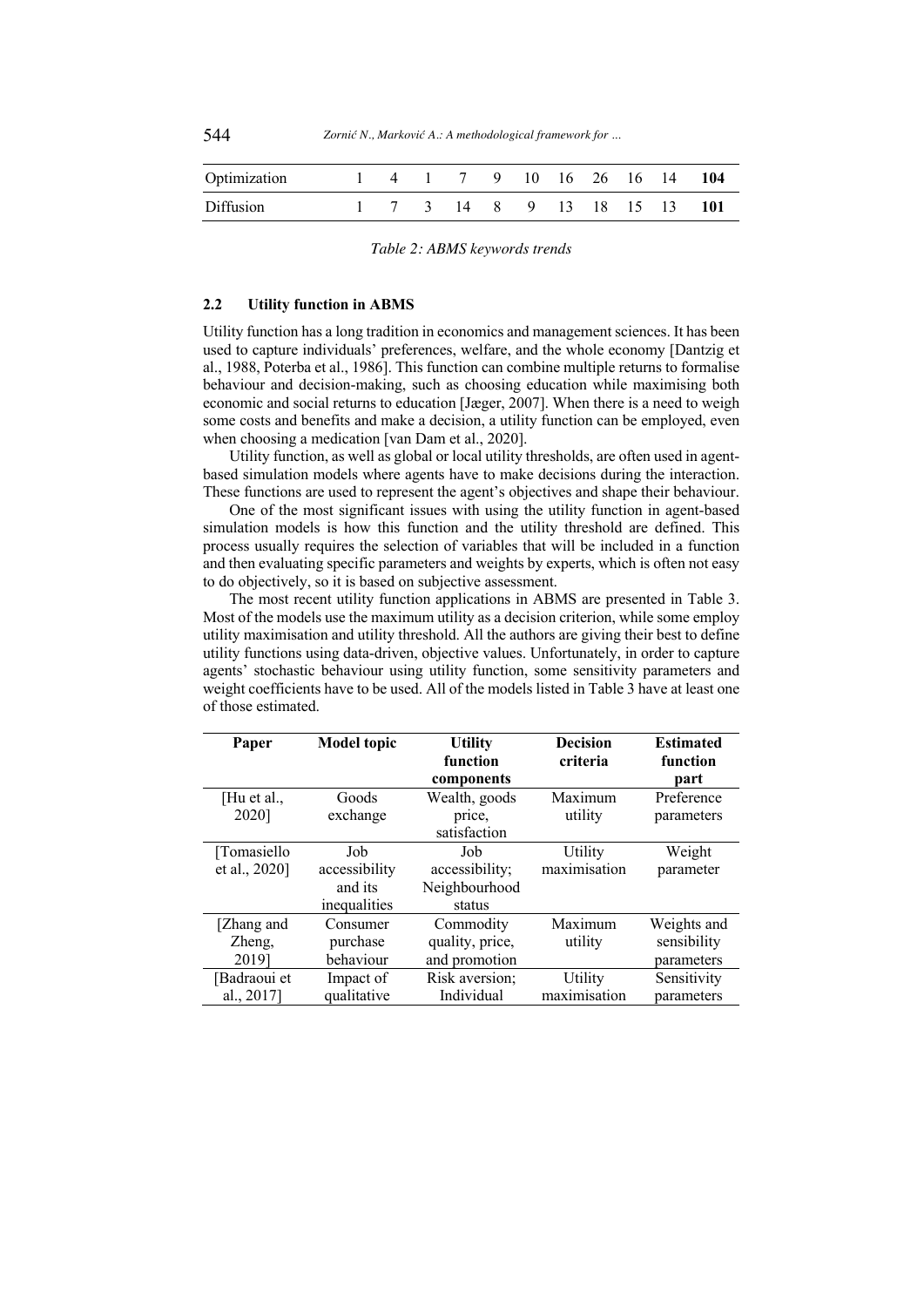|                 | characteristics<br>on market | wealth; Quality,<br>asset, nation, |             |                |
|-----------------|------------------------------|------------------------------------|-------------|----------------|
|                 | equilibrium                  | and individual<br>compliance       |             |                |
| [Roozmand       | Consumer                     | Product social                     | Maximum     | Weights        |
| et al., 2011]   | decision                     | status; Product                    | utility     |                |
|                 | making based                 | social                             |             |                |
|                 | on power                     | responsibility;                    |             |                |
|                 | distance and                 | Product price                      |             |                |
|                 | personality                  |                                    |             |                |
| [Čavoški        | Consumer                     | Product price;                     | Maximum     | Weights and    |
| and             | behaviour on                 | Marketing                          | utility and | sensibility    |
| Marković.       | $B2C$ e-                     | campaign                           | utility     | parameters     |
| 2016]           | commerce                     | effects;                           | threshold   |                |
|                 | sites                        | Demographic                        |             |                |
|                 |                              | attributes;                        |             |                |
|                 |                              | Website rating                     |             |                |
| [Zhang and      | Consumer                     | Brand quality;                     | Maximum     | Sensitivity,   |
| Zhang,          | purchase                     | Brand price;                       | utility     | susceptibility |
| 2007]           | decision-                    | Advertising;                       |             |                |
|                 | making and                   | <b>Brand follower</b>              |             |                |
|                 | the decoy                    | tendency;                          |             |                |
|                 | effect                       | <b>Exerted</b> brand               |             |                |
|                 |                              | influence                          |             |                |
| [Li-xia et al., | Automated                    | Proposed price                     | Maximum     | Weights        |
| 2009]           | negotiation                  |                                    | utility     |                |
|                 | system                       |                                    |             |                |

*Table 3: A survey of utility function usage in ABMS*

Čavoški [Čavoški, 2016, Čavoški and Marković, 2016] uses a utility function to model the decision-making process of online purchasing. In combination with the utility function, the utility threshold is also used – if the value of the utility function is below the defined threshold, the purchase decision will be unfavourable. The utility function encompasses a wide range of variables, and each of them requires determining weight coefficients. Similarly, Roozmand et al. [Roozmand et al., 2011] used a utility function to model consumer decision-making processes, including consumers' culture, personality, and human needs. Like most of the other ones, both of these papers require choosing variables comprising utility function and weight coefficients or sensitivity for specific variables. Zhang and Zheng [Zhang and Zheng, 2019] used a similar approach while investigating the influence of quality, price, and promotion on consumers' purchase behaviour.

Hu et al. [Hu et al., 2020] modelled price evolutions of goods exchange in a multiagent market, using the kinetic theory. They employed multiple utility functions involving agents' wealth, goods price, and satisfaction to describe agents' decisionmaking in the process of goods exchange.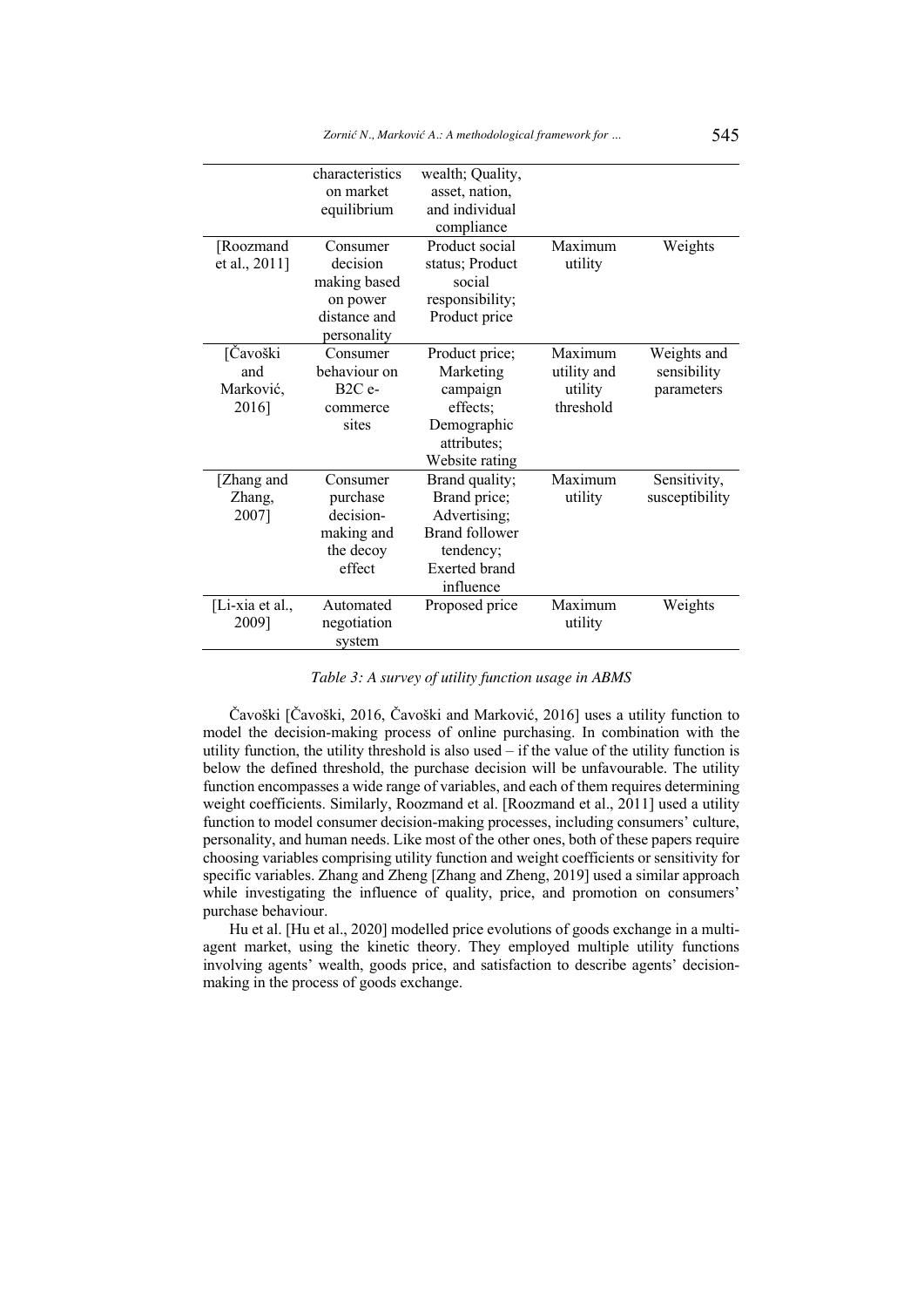Tomasiello et al. [Tomasiello et al., 2020] presented an agent-based model for exploring job accessibility inequalities among different social groups. They focused their investigation on the impact of public transport and land-use policies on the residential location of the working population and their accessibility to job opportunities. Their utility function includes job accessibility and neighbourhood status, with weight parameter estimated.

Badraoui et al. [Badraoui et al., 2017] developed a financial utility function that involves compliance to a qualitative, ethical aspect. Their goal is to prove that individual utility may depend on parameters other than wealth and risk aversion. After defining the function, they conducted simulation experiments in NetLogo and showed the function's effectiveness. The framework proposed in our paper makes using qualitative variables in the decision-making process even easier by using one of many machine learning algorithms supporting qualitative variables.

Analysing papers that employ utility function in ABMS, one can identify two main issues: (1) selecting variables that will make up utility functions; (2) determining weight and sensitivity coefficients and calibrating the function.

A step towards data-driven replacement of utility function should be made in order to overcome the aforementioned shortcomings of the traditional utility function. Not long ago, Heppenstall et al. [Heppenstall et al., 2021] wrote about future developments of agent-based models using machine learning and said that "... a more fruitful path may lie in facilitating ways for agents to learn and make decisions for themselves" [Heppenstall et al., 2021]. Exactly this approach is employed in the methodological framework proposed in this paper – the traditional utility function is replaced with a machine learning algorithm, thus creating a hybrid model.

#### **2.3 Machine learning in agent-based simulation models**

People generate more and more data every day [Desjardins, 2019], which lead to the rapid development of statistical learning [James et al., 2013]. It is estimated that by the end of 2020, the digital universe consisted of 44 zettabytes (1021 bytes) of data, and by the end of 2025, 463 exabytes (1018 bytes) of data will be generated daily [Desjardins, 2019]. The growth in data availability has also led to the development of the ways in which they are used. Data can be used to come to the description of certain phenomena, but also to certain conclusions and decision-making models, by applying more advanced methods of data analysis, such as statistical or machine learning. Companies use the digital footprint of individuals to tailor a marketing campaign to an individual with the help of psychological targeting [Matz et al., 2017]. Machine learning can also be used for: the prevention of certain diseases [Barrett et al., 2013]; risk assessment and diagnosis in patients [Canullo et al., 2016]; reducing congestion and increasing the safety of traffic participants [Shi and Abdel-Aty, 2015]; demand forecasting [Song and Liu, 2017]; credit risk assessment [Pérez-Martín et al., 2018]; identifying clients who will leave the company [Hung et al., 2006] and more.

A review of the relevant literature found that other authors also used machine learning algorithms when building agent-based simulation models. The difference is in the part of the model that is modelled using a machine learning algorithm. In this paper, a machine learning algorithm replaces the utility function, while other authors introduce different possible applications.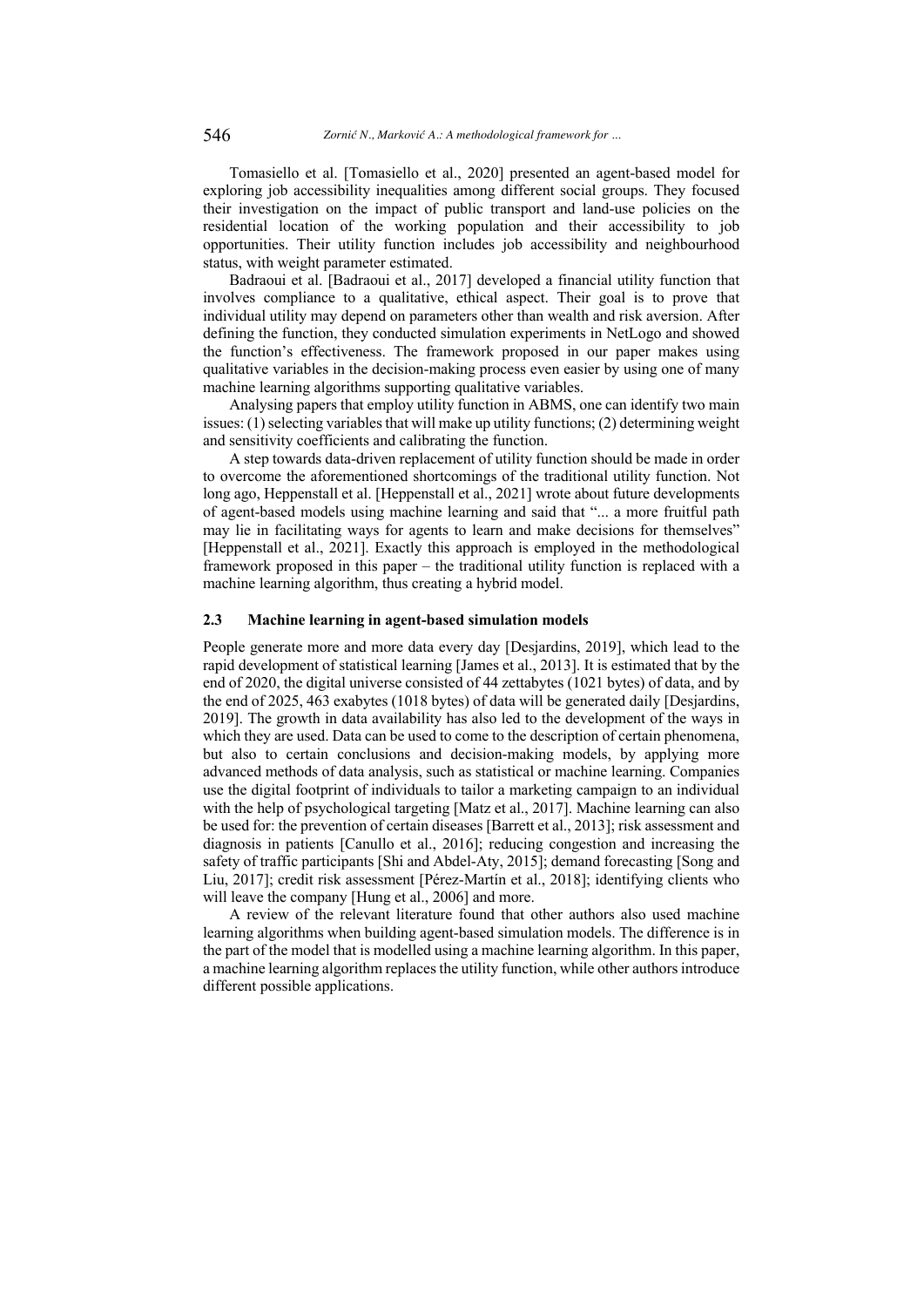Lamperti et al. [Lamperti et al., 2018] use machine learning and iterative sampling to calibrate ABM with real data. The results obtained show that machine learning enables the precise representation of the system by the model and drastically reduces the time required for searching large parameter space and calibration. A similar approach is used by Kavak et al. [Kavak et al., 2018]. Namely, they use machine learning and available data to generate agents and assign values to appropriate attributes.

On the other hand, it is possible to apply machine learning to detect the influence of input variables on the outputs of the model [R. Vahdati et al., 2019]. While other authors [Hayashi et al., 2016] compare the results obtained from ABMS with the results obtained by the machine learning model and, on that basis, perform additional calibration of ABM.

# **3 A methodological framework for the integration of machine learning algorithms into agent-based simulation models**

A framework for the hybrid agent-based model that aims to overcome some of the elaborated problems related to the usage of a utility function is developed. In the proposed approach, a machine learning algorithm is incorporated in the place of a utility function, thus providing a possibility to use various algorithms.

Creating a hybrid model begins with building an agent-based simulation model (Figure 1). The model is built considering aspects suggested by Macal and North [Macal and North, 2010]:

- Specific problem to be solved by the ABMS;
- Definition of agents and their static/dynamic attributes;
- Design of an environment and the way agents interact with it;
- Agents' behaviours;
- Agents' mutual interactions:
- Availability of data;
- Model validation, especially the agent behaviours.

In the next step, a selected machine learning model is built based on historical data. The machine learning model is chosen based on available data and the needed type of prediction.

Those two models, agent-based simulation and machine learning model are further used in synergy. As agents interact, the values of their attributes change. When the time for agents to decide comes, instead of decision-making based on the utility function, attribute values are passed through the machine learning model. The predicted value represents the agent's decision.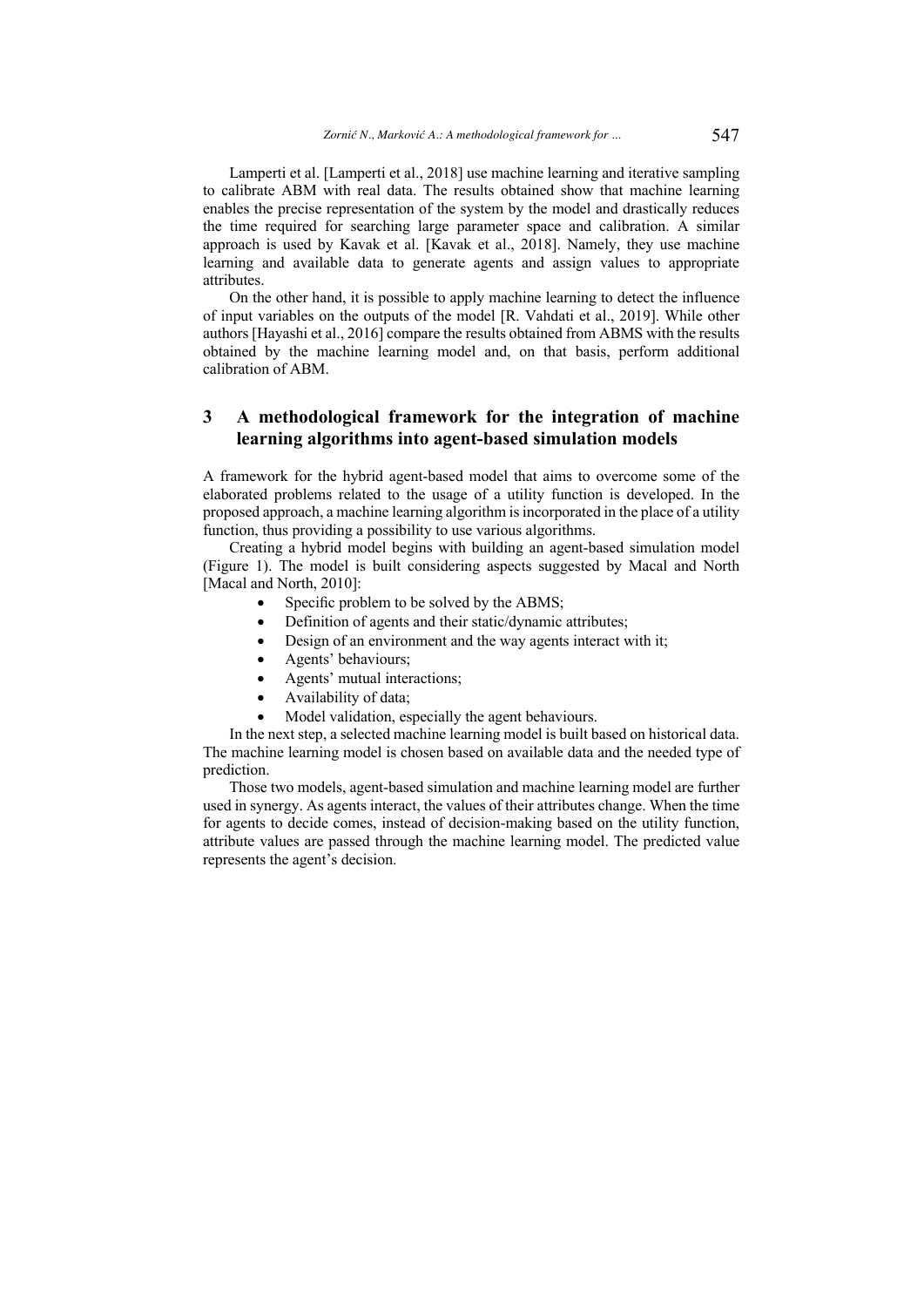

*Figure 1: Methodological framework for superseding utility function with a machine learning model*

The presented hybrid approach overcomes some of the identified problems related to the usage of the utility function. First of all, machine learning algorithms have builtin mechanisms for determining the importance of variables, so the expert does not have to decide which variables will be observed in the decision-making process or determine the values of weight coefficients. Also, machine learning algorithms, such as the decision tree, have a built-in ability to use qualitative variables and decide based on the value of only one variable, i.e., a single split can sometimes be sufficient for making a particular decision.

The proposed methodological framework introduces improvements both for ABMS and machine learning. Decision-making in ABMS is impartial and objective, and at the same time, machine learning algorithms are enabled with scenario analysis based on agents' interactions. Using a machine learning model in place of the utility function is more convenient when historical data is available. In some cases, machine learning can be used as a tool for parametrising the utility function. On the other side,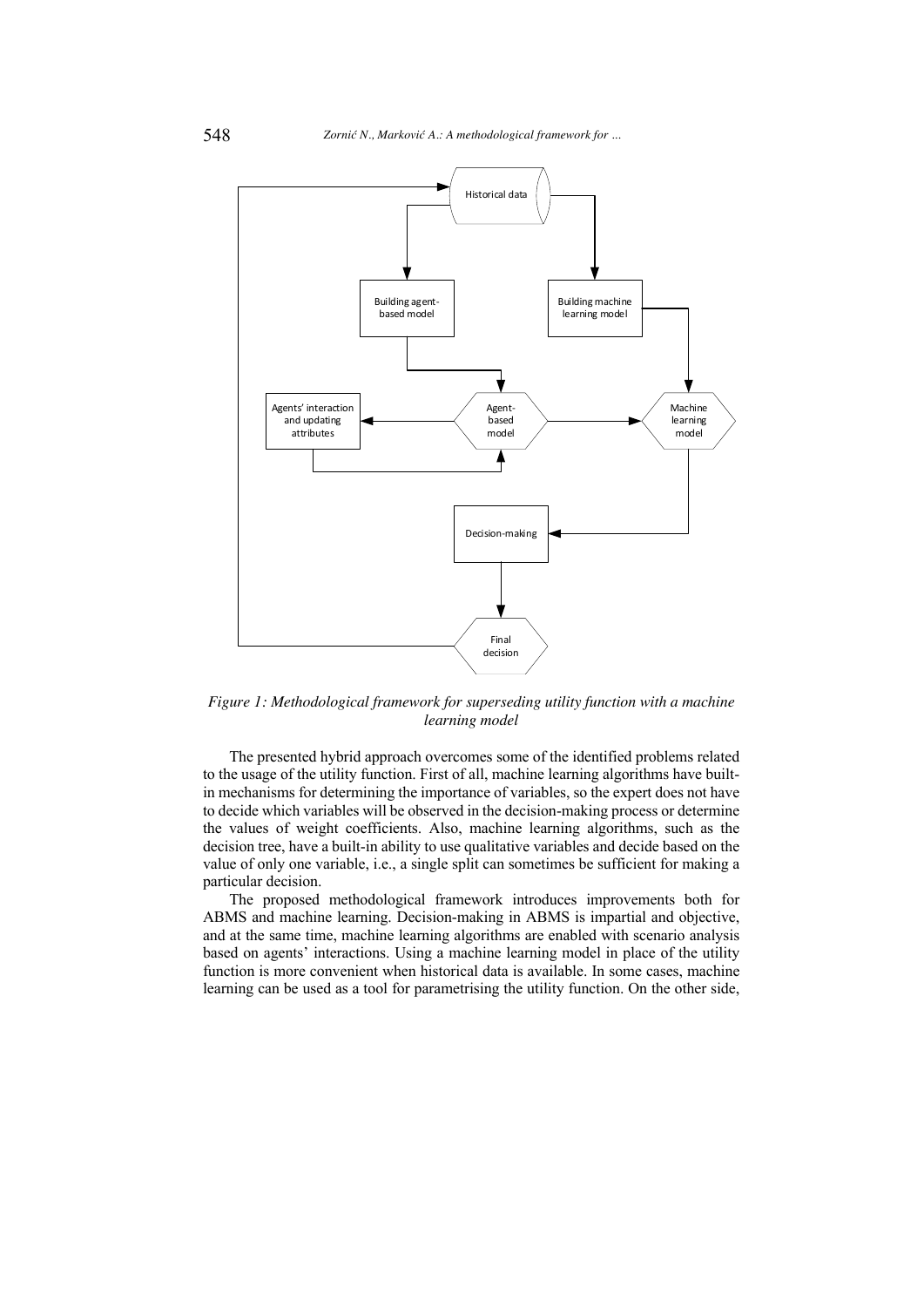when historical data is not available, modeller has to rely on using utility functions for capturing agents' objectives.

# **4 Application of the proposed methodological framework: A case of churn in a telecommunications company**

One of the common machine learning applications is churn prediction, often used in the telecommunications industry [Ahmad et al., 2019, Pamina et al., 2020, Qureshi et al., 2013, Ullah et al., 2019]. Customer churn is one of the most challenging problems that affect revenue and customer base in mobile telecom operators [Alboukaey et al., 2020]. Publicly available data [IBM, 2018] and some common sense behaviour assumptions were used to build the hybrid model.

The available database contains 20 variables (18 out of 20 variables are used) that describe 7043 clients. Eleven clients had missing data for some of the variables, and they were excluded from the analysis. The variables used are given in Table 4.

| <b>Variable</b>            | <b>Description</b>                                                                                                           |
|----------------------------|------------------------------------------------------------------------------------------------------------------------------|
| gender                     | Client gender (male, female)                                                                                                 |
| SeniorCitizen              | Is the client retired (yes, no)                                                                                              |
| Partner                    | Does the client have a partner (yes, no)                                                                                     |
| Dependents                 | Does the client have dependents (yes, no)                                                                                    |
| tenure                     | The number of months a client is in the company                                                                              |
| <i>PhoneService</i>        | Does the client have a landline (yes, no)                                                                                    |
| <i>MultipleLines</i>       | Does the client have multiple landlines (yes, no, no phone)                                                                  |
| <i>InternetService</i>     | The type of internet that the client uses (DSL, optical, no internet)                                                        |
| <b>OnlineSecurity</b>      | Does the client have online protection (yes, no, no internet)                                                                |
| <i><b>OnlineBackup</b></i> | Does the client have an online data backup (yes, no, no internet)                                                            |
| <i>DeviceProtection</i>    | Does the client have device insurance (yes, no, no internet)                                                                 |
| TechSupport                | Does the client have technical support (yes, no, no internet)                                                                |
| StreamingTV                | Does the client have streaming TV (yes, no, no internet)                                                                     |
| StreamingMovies            | Does the client have streaming movies (yes, no, no internet)                                                                 |
| Contract                   | Contractual obligation of the client (month-to-month, one year,<br>two years)                                                |
| PaperlessBilling           | Does the client use an electronic invoice (yes, no)                                                                          |
| PaymentMethod              | Method of payment used by the client (electronic check, mailed<br>check, bank transfer (automatic), credit card (automatic)) |
| Churn                      | Whether the client leaves the company or not (yes, no)                                                                       |

*Table 4: Variables used in the modelling process*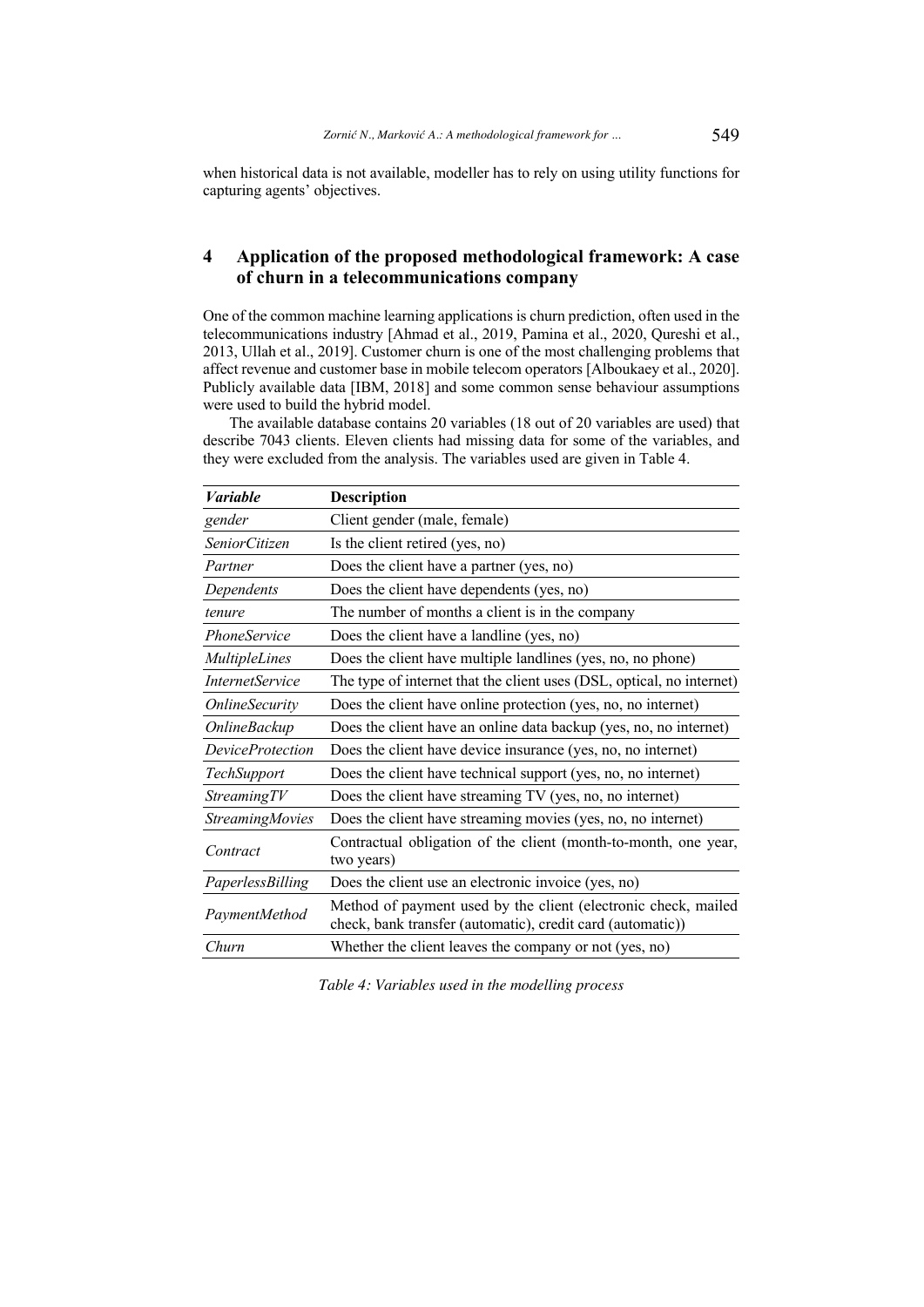Of the 7032 observed clients, 27%, i.e. 1869, plan to terminate the company's services. These clients are in the focus of the proposed hybrid approach. Building a hybrid model begins with creating an agent-based simulation model. In this process, historical data, known elements of the system, connections between them and certain assumptions were used.

The agent-based model includes three types of agents:

- 1. Agents representing clients *client agents*;
- 2. Agents representing offers for clients from the telecommunications company sales department – *offer agents*;
- 3. Agents that represent connections between clients *connection agents*.

| setup                  | qo   |
|------------------------|------|
| customers-number       | 7032 |
| calloperators-number   | 3000 |
| offer-success-two-y    | 10%  |
| offer-success-one-y    | 10%  |
| <b>Ton</b><br>interact |      |
| connections-max        | 2    |
| connections-radius     | З    |

*Figure 2: The user interface for controlling the simulation experiment*

*Client agents'* attributes values are assigned from an available data set. After all the *client agents* are created, a certain number of connections are established between them at random (it is possible to adjust the number of connections via the graphical interface – Figure 2). These connections represent the connections of clients with family and close friends, with whom they exchange experiences on telecommunication services. Based on the experience exchange, clients will potentially change their behaviour – agents whose contract expires exchange opinions with their connections. If the majority (more than 50%) has a specific type of contract, then the observed agent chooses the same type of contract. This influence on the agents' behaviour is visible in a simulation experiment in which interactions between clients are observed.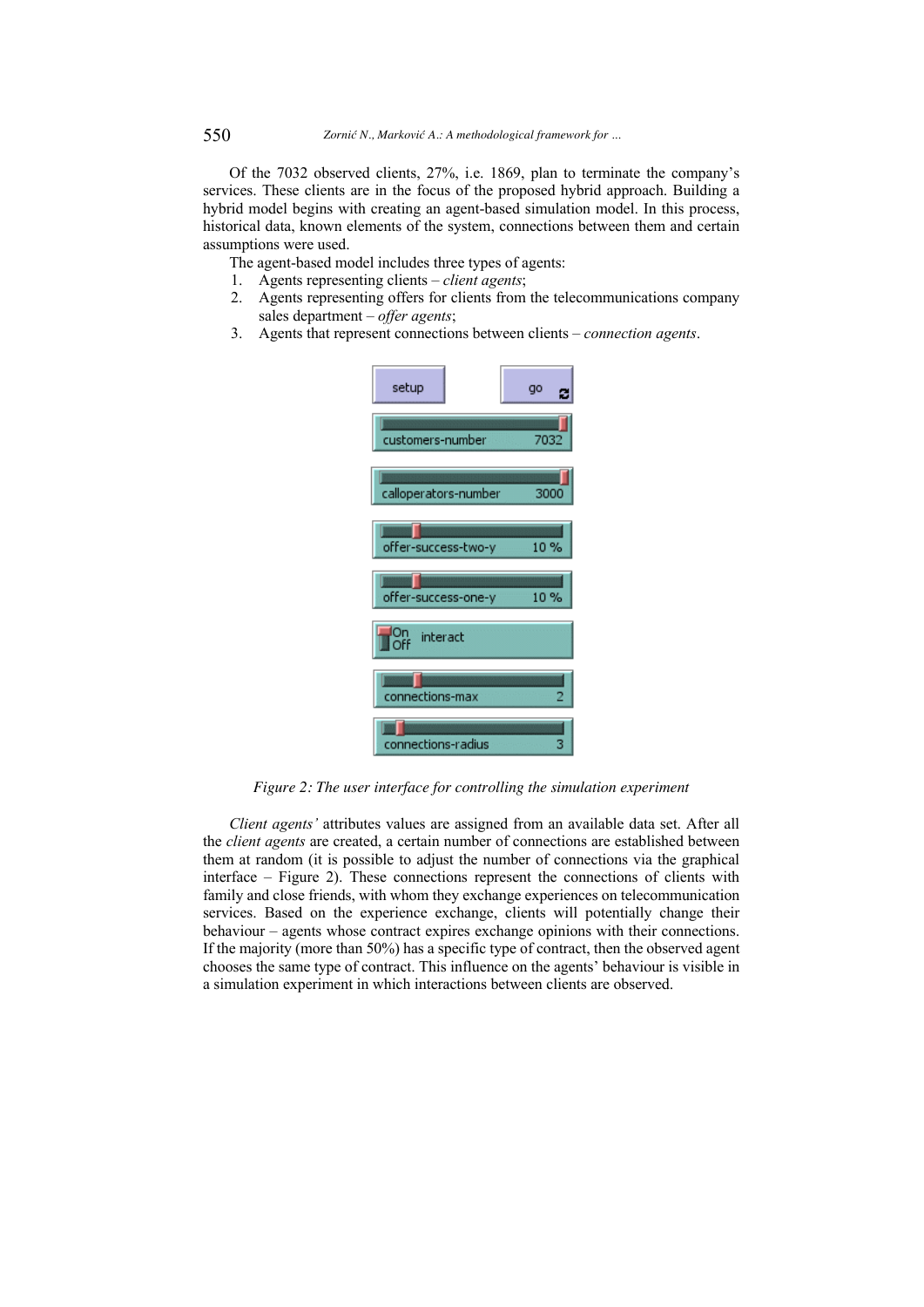The next step is creating a machine learning model based on the previously mentioned historical data. The first model is built using random forest algorithm (Model 1). Additionally, the proposed approach is applied using the decision tree machine learning model (Model 2) in order to present the approach's ability to employ different machine learning algorithms. In the end, the comparison to the model with utility function is made (Model 3).

*Python* [Python, 2020] in the *JupyterLab* [Jupyter, 2020] working environment was used to implement a random forest and decision tree, and after adequate preparation of the algorithm, the code was translated into *NetLogo* [Wilensky, 1999]. Python packages *scikit-learn* [Pedregosa et al., 2011], *pandas* [Pandas Development Team, 2020] and *numpy* [van der Walt et al., 2011] were used in data analysis.

The data set is divided into a training and a test set with 75% and 25% of the cases, respectively. The random forest algorithm from scikit-learn package was initialised with 1000 trees, and an accuracy of 77.35% on the test set was obtained, while the decision tree algorithm from the same package obtained an accuracy of 69.97% on the test set.

| Variable                     | <b>Average importance</b> |
|------------------------------|---------------------------|
| tenure                       | 27.26%                    |
| Contract                     | 11.26%                    |
| PaymentMethod                | 8.50%                     |
| <i><b>OnlineSecurity</b></i> | $6.09\%$                  |
| <i>TechSupport</i>           | 5.84%                     |
| <i>InternetService</i>       | 5.83%                     |
| <b>MultipleLines</b>         | 4.00%                     |
| OnlineBackup                 | 3.91%                     |
| gender                       | 3.71%                     |
| <i>DeviceProtection</i>      | 3.49%                     |
| <i>StreamingMovies</i>       | 3.48%                     |
| StreamingTV                  | 3.46%                     |
| PaperlessBilling             | 3.40%                     |
| Partner                      | 3.19%                     |
| SeniorCitizen                | 2.94%                     |
| Dependents                   | 2.75%                     |
| <i>PhoneService</i>          | $0.90\%$                  |
|                              |                           |

*Table 5: Average variables' Gini importance*

After learning the random forest model, the average importance of the variables for all 1000 trees was calculated. The importance of the variable is computed as the normalised total reduction of the criterion brought by the variable – also known as the Gini importance [scikit-learn, 2022]. The highest level of importance, just over 27%,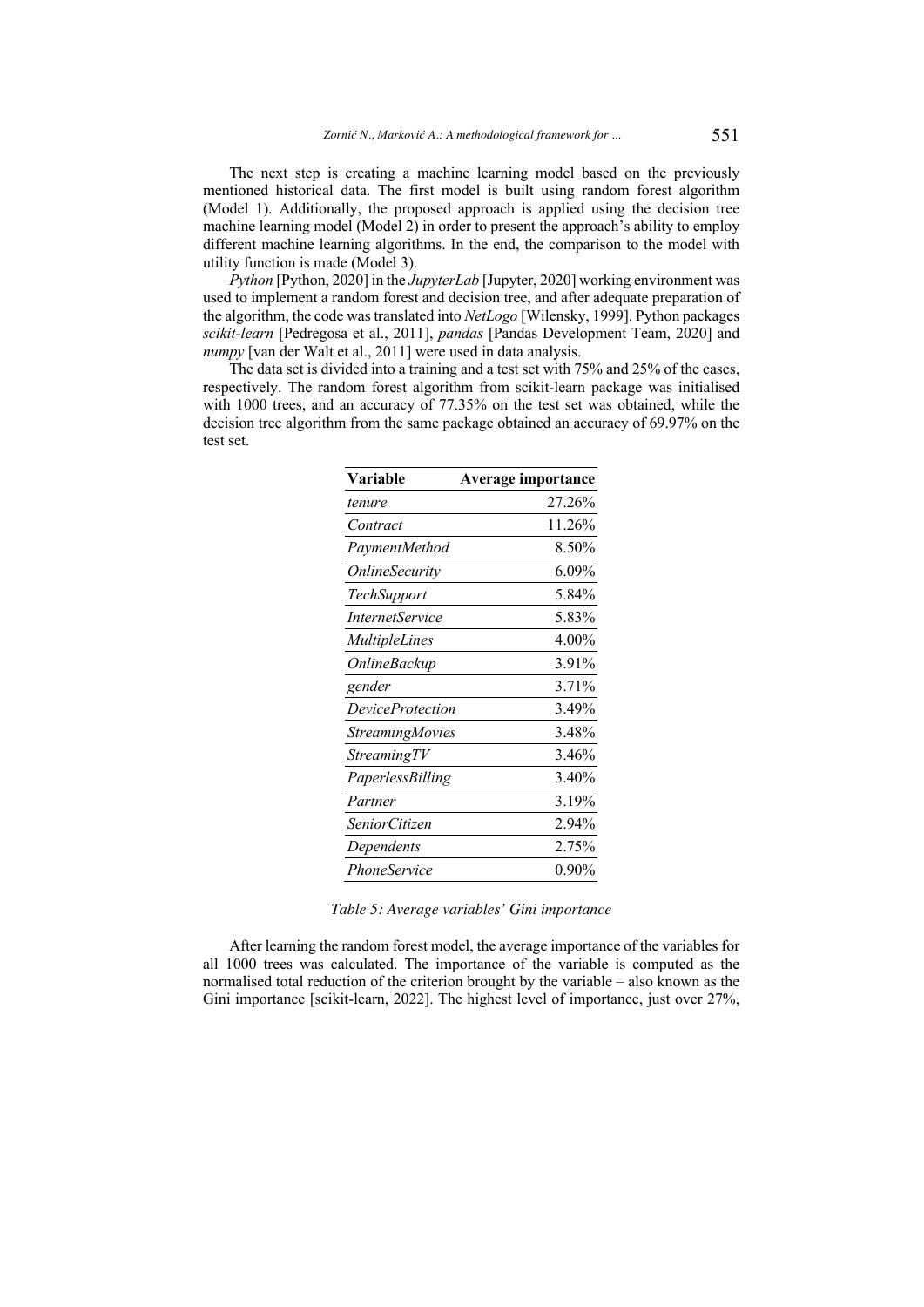has a variable *time that the client spent in the company* (tenure). It is followed by the variable *contract* (a current type of client's contract), with 11%, followed by the variable *payment method* and other variables (Table 5).

It is impossible to influence how long someone will be a client directly, so it is interesting to see how other variables in the model will affect this period. Here, the *contract* stood out as the next most important variable, so it is presented in more detail for those clients who plan to leave the company (Figure 3). Interestingly, over 88% of clients who plan to leave the company have a month-to-month contract. In further model building and simulation experiments, the behaviour of these clients will be in our focus.



*Figure 3: Type of contract among clients that are leaving the company*

In addition to the previously described *client agents* and the links between them, the model also includes *offer agents* – representing personalised offers for clients from the telecommunications company's sales department. *Offer agents* are tasked with targeting *client agents*, whom the machine learning model depicted as those who will potentially leave the company. The sales department is offering the *client agent*s a oneyear or two-year contract. Sales department performance for each contract type can be adjusted via a graphical interface (Figure 2). One of the assumptions of the model is that there is a sufficient number of *offer agents* to provide the offer to all *client agents* simultaneously. This is justified by the real possibility of delivering a special offer to many clients in a short time using various communication channels, such as e-mail, text messages, messages on social networks, TV commercials, and others.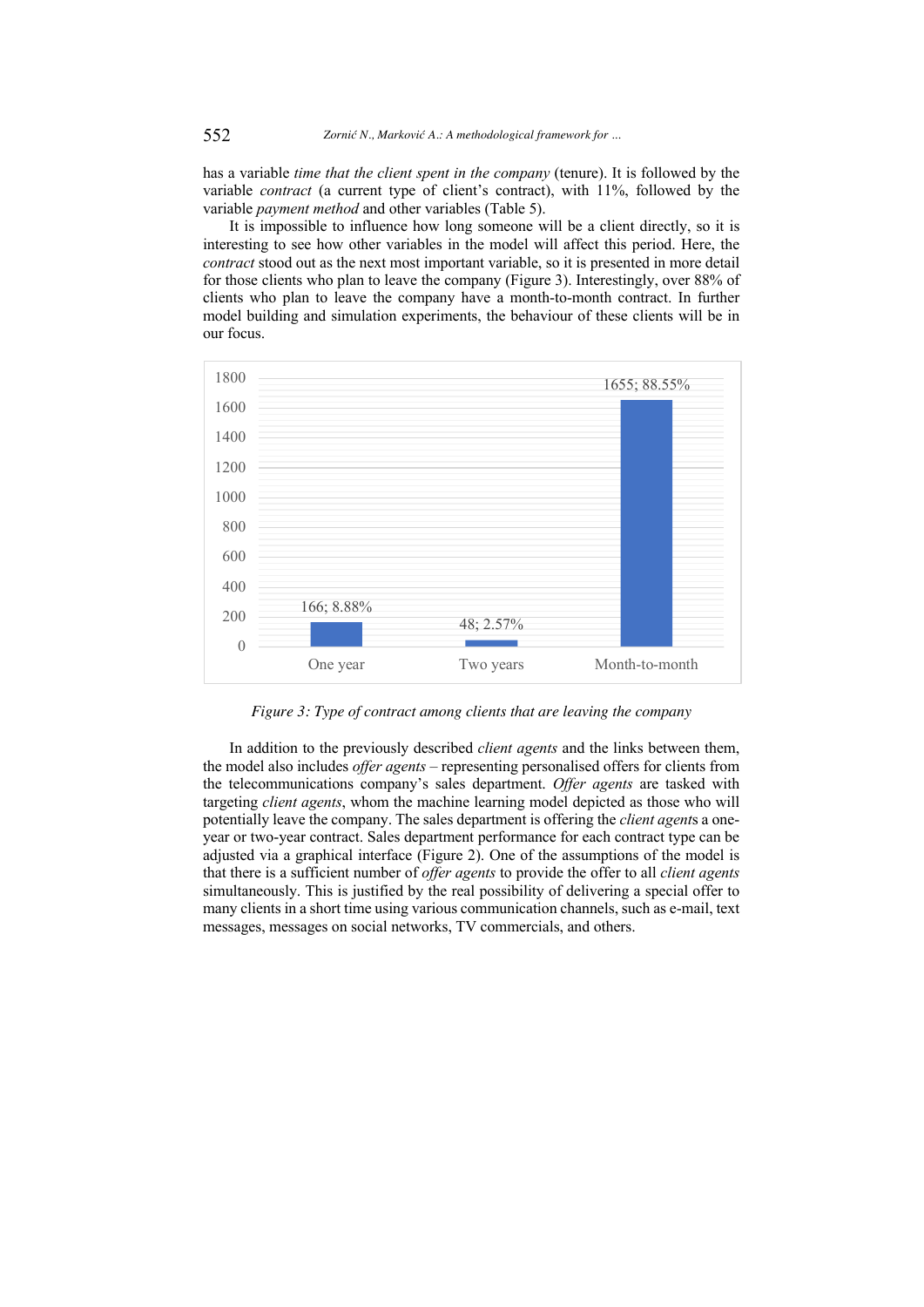

*Figure 4: Agent-based model roadmap for a case study of churn in a telecommunications company (adapted from Figure 1)*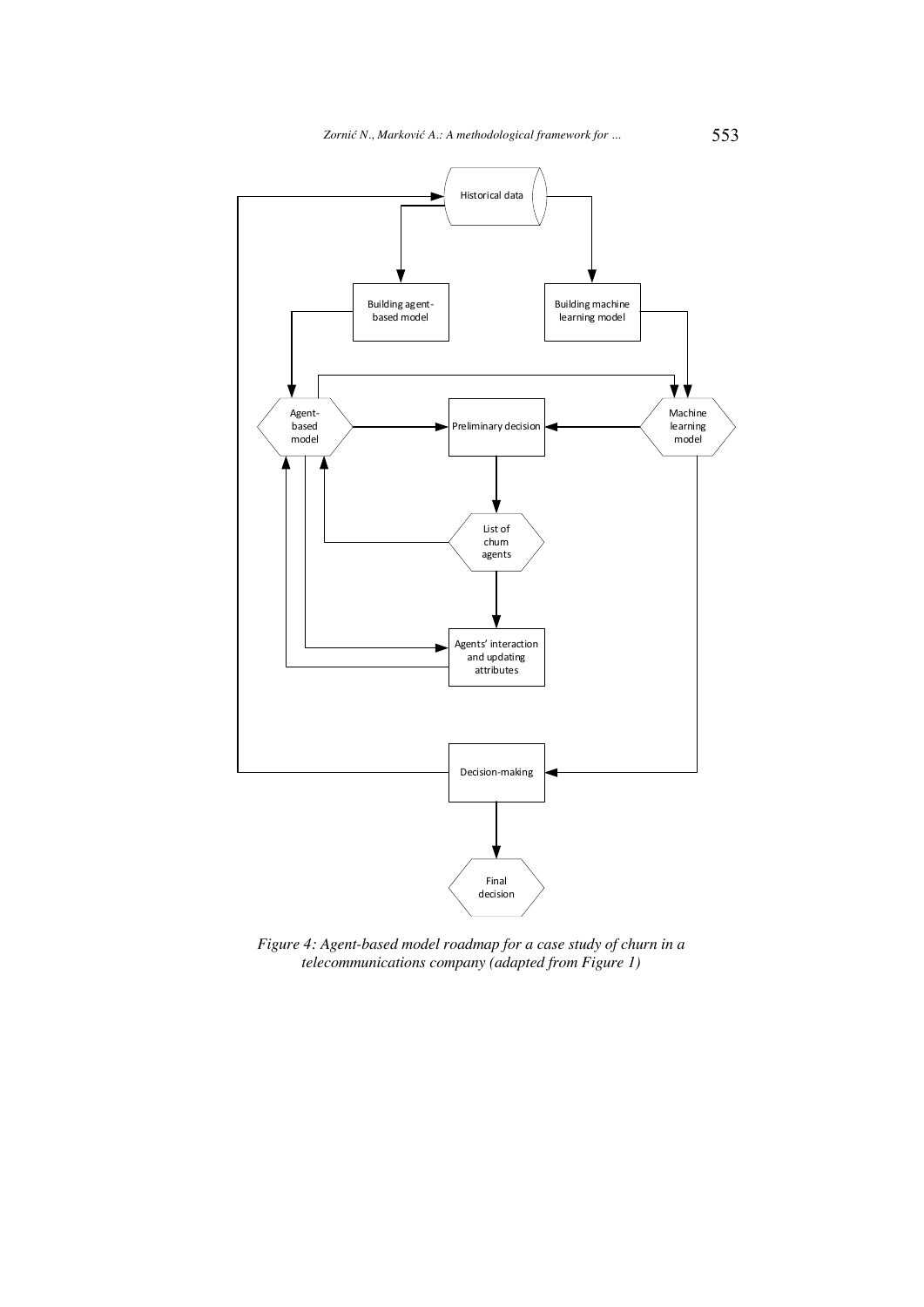Figure 4 shows agents' decision-making process, adjusted based on the proposed methodological framework for superseding the utility function with machine learning algorithms (Figure 1). Two developed models, an agent-based simulation model and a machine learning model, are further used in synergy. The agents' attributes are passed through the machine learning model resulting in a preliminary decision for each agent. Based on the previous procedure, a list of potential candidates to decide to leave the company is obtained.

This list can direct specific actions only on those agents who would make an undesirable decision for the company (churn). The next step is to initiate agents' interaction. During the interaction, agents' attributes are updated and run through the machine learning model, thus representing the agents' decision-making process.

In the presented simulation experiments, changes in clients' behaviour were observed by influencing one variable – type of contract. Of course, the model is easy to expand by observing the broader set of variables.

#### **4.1 Reference model**

In addition to two models that employ machine learning for agents' decision-making, the utility-function-based model is developed to be used as a reference (Model 3).

The utility function is defined using variables' Gini importance (Table 5) as a starting point. The six most important variables are selected (*tenure, Contract, PaymentMethod, OnlineSecurity, TechSupport, InternetService*), and the logistic regression model is built using scikit-learn package with an accuracy of 77.19% on the test set. Logistic regression model coefficients are used with dummy variables (all except *tenure*) to compute *l*:

 $l = 0.00072372$ 

−0.06007908 ∙

−0.07378934 · InternetService [DSL]

+0.19842073 ⋅ InternetService [Fiber optic]

 $-0.12390729 \cdot InternetService [No]$ 

 $+0.15638822 \cdot OnlineSecurity[No]$ 

−0.12390729 · OnlineSecurity [No internet service]

 $-0.03175683 \cdot 0$ nlineSecurity [Yes]

+0.15922284 ⋅ TechSupport [No]

−0.12390729 · TechSupport [No internet service]

−0.03459145 · TechSupport [Yes]

 $+0.10712535 \cdot Contract$  [Month – to – month]

- $-0.0449842 \cdot Contract$  [One year]
- $-0.06141706 \cdot$  Contract [Two year]

−0.0108933 ⋅ PaymentMethod [Bank transfer (automatic)]

−0.02730723 ⋅ PaymentMethod [Credit card (automatic)]

- +0.13519598 PaymentMethod [Electronic check]
- −0.09627135 · PaymentMethod [Mailed check]

 $l$  is then used in the following formula in order to get the probability [Kleinbaum] and Klein, 2010]:

$$
UF = \frac{1}{1 + e^{-l}}
$$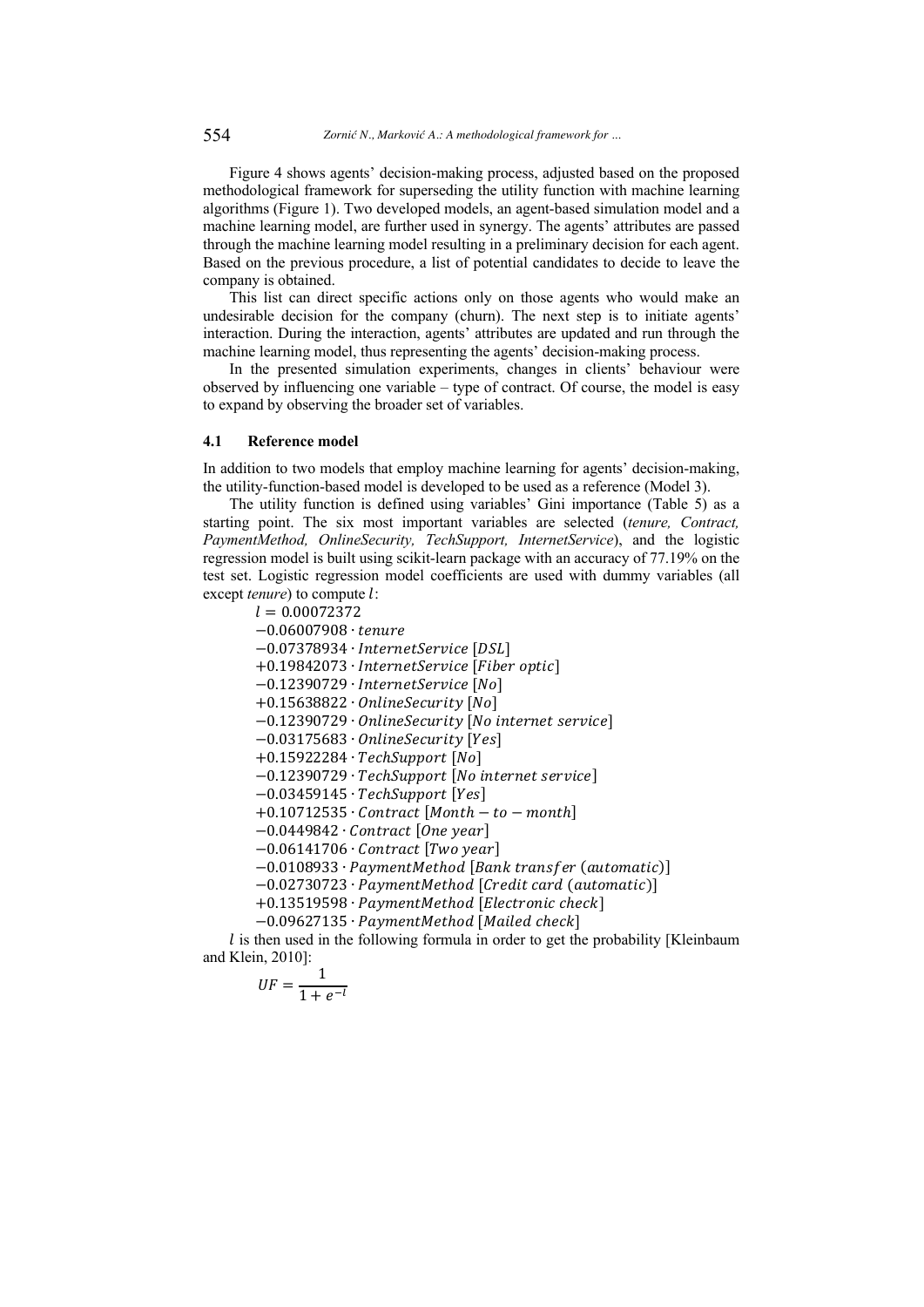Based on probability, clients are classified as those who will leave the company  $(p>0.5)$  or not  $(p\leq 0.5)$ .

#### **4.2 Experiment 1: No interaction between client agents**

In this simulation experiment, all *client* and *offer agents* were observed. *Offer agents* had a success rate of 10% for both one-year and two-year contracts (Figure 5). Solely this type of interaction – between client and offer agents was analysed. Results of this experiment indicated that the offer success rate was the only influential factor.



*Figure 5: NetLogo world – Experiment 1: no interaction between client agents*

**Model 1**: The random forest machine learning model estimated that 1771 clients would leave the company, and 1615 had a one-month contract. These clients were given the special offer, and 434 accepted a one-year/two-year contract, after which 428 of them were classified as risk-free, i.e., it was estimated that they would not leave the company.

**Model 2**: The decision tree machine learning model estimated that 1858 clients would leave the company, and 1635 had a one-month contract. These clients were given the special offer, and 624 accepted a one-year/two-year contract, after which 547 of them were classified as risk-free, i.e., it was estimated that they would not leave the company.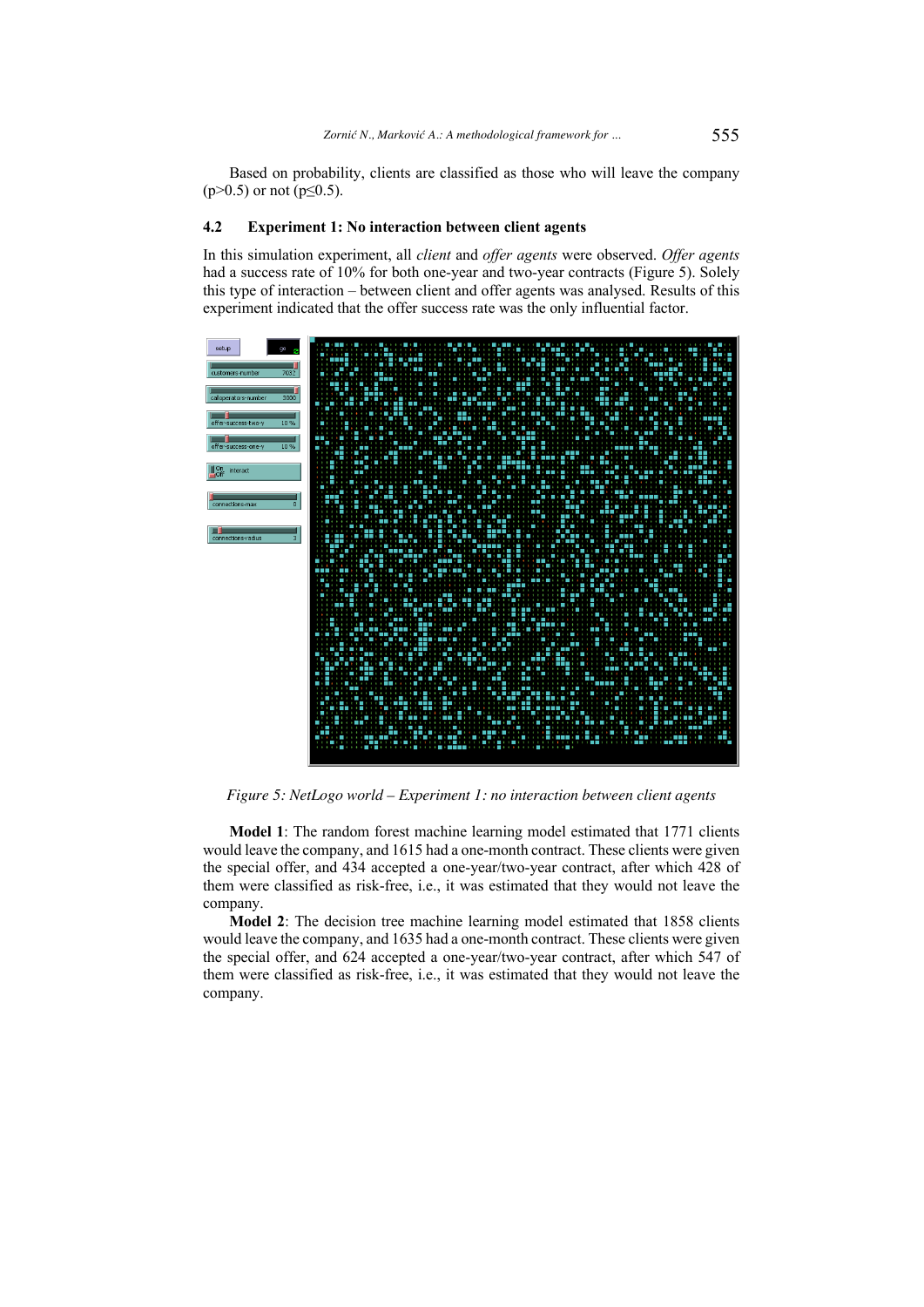**Model 3**: The machine learning parametrised utility function model estimated that 1234 clients would leave the company, and 1230 had a one-month contract. These clients were given the special offer, and 240 accepted a one-year/two-year contract, after which 174 of them were classified as risk-free, i.e., it was estimated that they would not leave the company.

### **4.3 Experiment 2: Interaction between client agents**

This simulation experiment is the more complex one, as the client interactions are now observed in the model. The number of connections that one client agent makes with surrounding client agents is two (Figure 6).



*Figure 6: NetLogo world – Experiment 2: interaction between client agents*

Based on this simulation experiment results, we conclude that the most significant impact on the number of clients switching from a monthly to a one-year/two-year contract has the offer from the telecommunications company's sales department (Figure 6). Besides, there is a change in client behaviour based on interaction with related clients.

**Model 1**: After contacting 1615 clients identified as those planning to leave the company in the first month, another 53 clients with a one-month contract were identified and contacted in the next 36 months. A total of 587 clients have been classified as risk-free.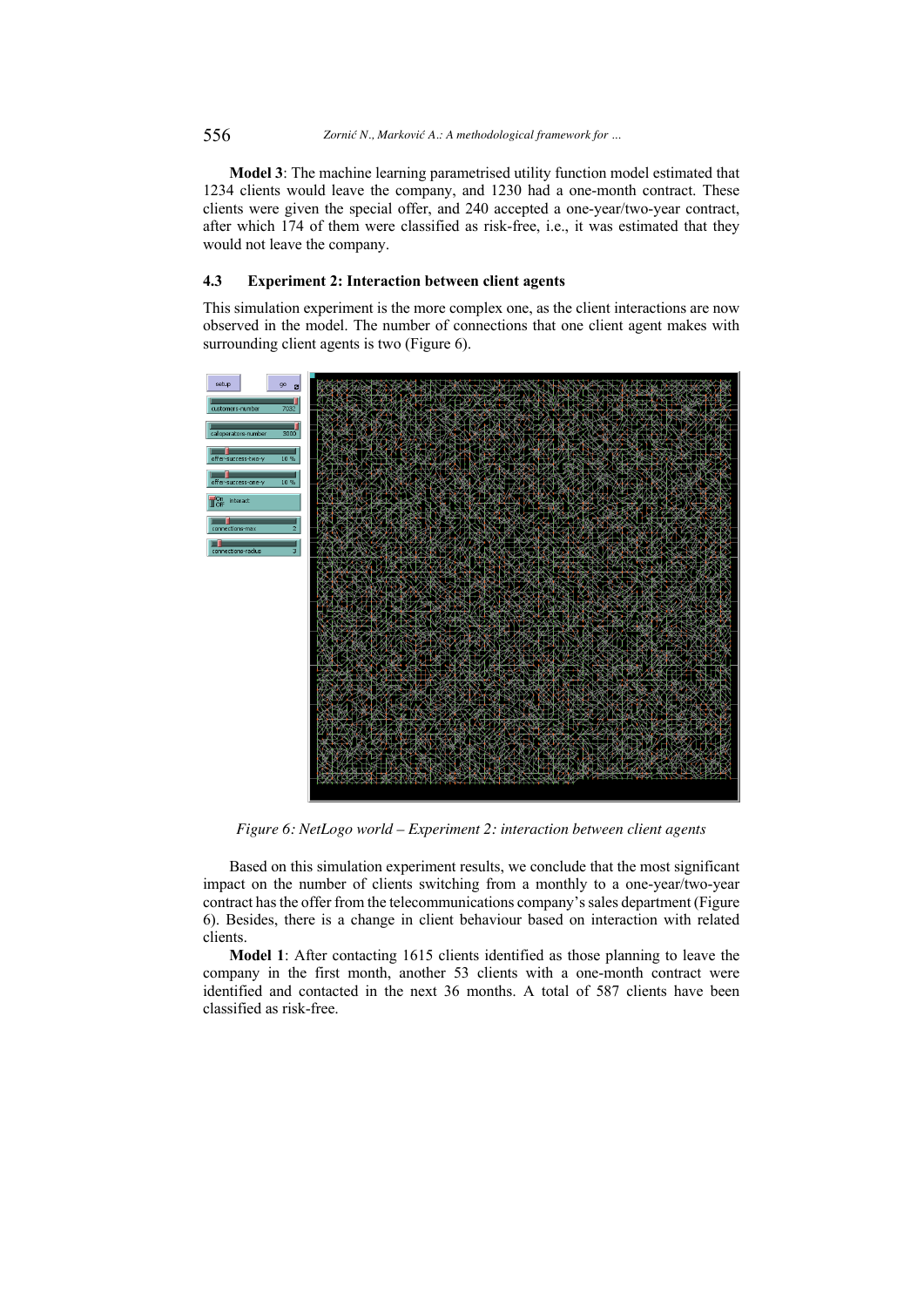**Model 2**: After contacting 1642 clients identified as those planning to leave the company in the first month, another 85 clients with a one-month contract were identified and contacted in the next 36 months. A total of 688 clients have been classified as risk-free.

**Model 3**: After contacting 1230 clients identified as those planning to leave the company in the first month, only one additional client with a one-month contract was identified and contacted in the next 36 months. A total of 184 clients have been classified as risk-free.

#### **4.4 Discussion**

Analysing different approaches in modelling agents' decision-making, one will identify the pros and cons of each approach.

The utility function can be employed even when there is no historical data, which is especially useful for scientific purposes and when an expert's opinion plays an important role. On the other side, formulating an objective utility function is not easy to accomplish. Selecting important variables, defining variables' importance, utility threshold – those are all potential elements comprising utility function and its deployment in the model.

Using a machine learning model to model an agent's decision-making is much more convenient when historical data related to a decision is available. Various machine learning algorithms are available nowadays, allowing a modeller to apply them to all kinds of data. Those algorithms are providing agents with an objective, datadriven tool for decision-making, but only if historical data is available.

Models 1 and 2 observed in this section of the paper employ machine learning algorithms, while Model 3 employs utility function. Observing their performance in the ABM setting, Model 1 had 93.03% accuracy, Model 2 91.20% and Model 3 78.80%. We can see that in addition to being more convenient to model, machine-learning-based decision-making also yielded higher accuracy, thus better-representing agents' behavioural patterns.

## **5 Conclusion**

The complexity of the economic [Cárdenas et al., 2018] and social, technical and other systems grow with their development. As a consequence, there was a need for analysis and a better understanding of how they work. The application of modelling and simulations can give a good insight into the behaviour of such systems. The development of the observed system model enables the analysis of how the system is functioning and increase in its understanding. Agent-based modelling is used to model complex systems in which the interaction of their key elements is present.

The utility function is often used in agent-based simulation models in which agents are required to make decisions. This function is calculated based on the values of the agent's attributes and is most often used in two ways: (1) the agent maximises its value; (2) the agent decides on the outcome for which the utility function exceeds the defined threshold. The choice of variables that will be included in the utility function, the weighting coefficients, and the threshold of the utility function often require an expertdriven subjective assessment.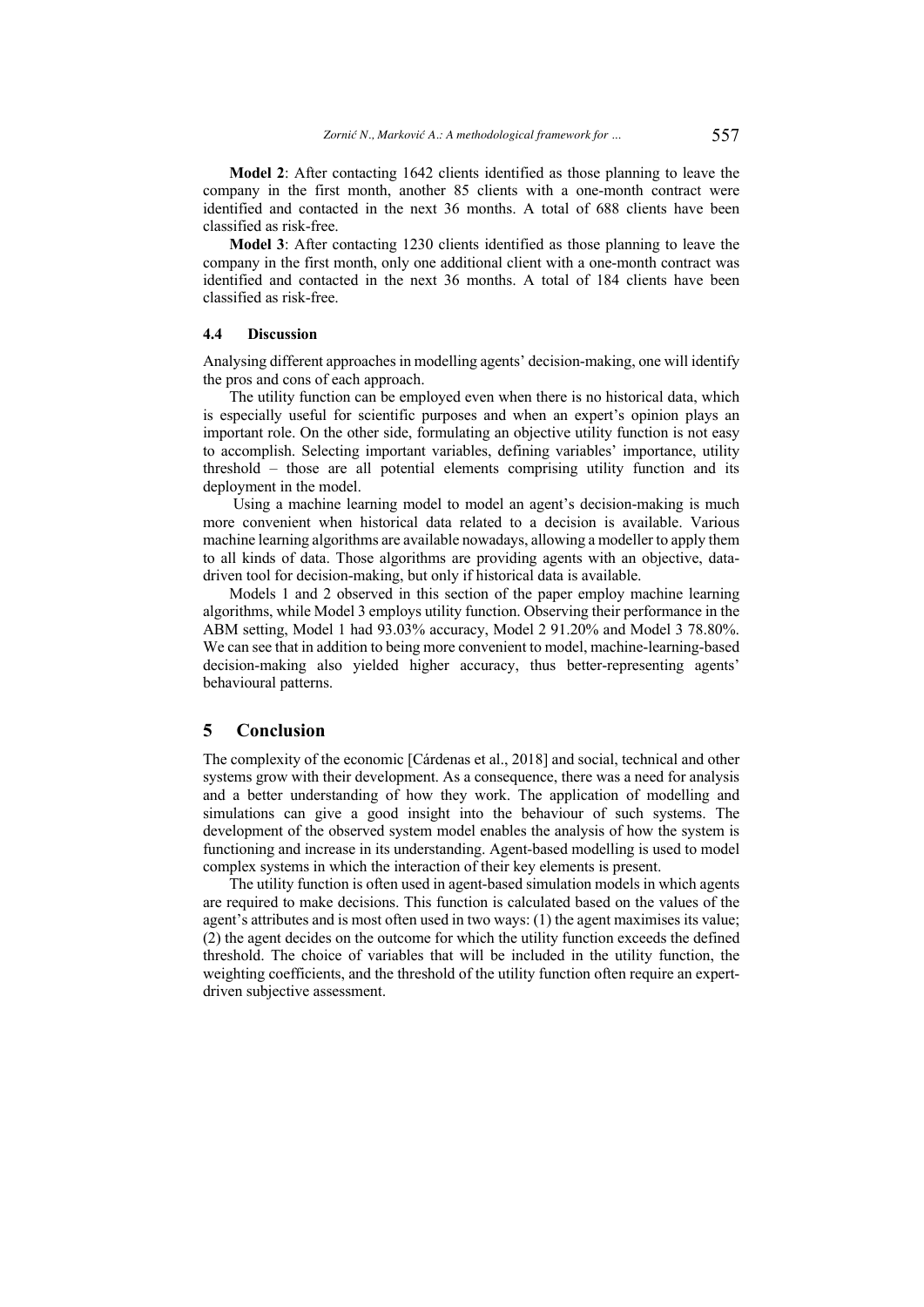As data is becoming increasingly available to us, it should be exploited to a greater extent in the model building process. Namely, algorithms that can detect patterns in data, learn using historical data and incorporate obtained knowledge into the decisionmaking process are machine learning algorithms.

This paper presents a hybrid approach for successfully integrating machine learning algorithms into agent-based simulation models. Available historical data is used to build both models, and then these models are used in synergy. Agents interact, their attributes change, and then a machine learning model is used for decision-making. The hybrid approach eliminates the need to define the utility function and all its elements.

However, some limitations should be noted. Historical datasets are not always available for the observed system; thus, machine learning algorithms cannot be utilised. Additionally, expert opinion in some situations can be essential and should be used together with machine learning algorithms for modelling agents' decision-making.

#### **References**

[Abbott, 2006] Abbott, R.: 'Emergence explained: Abstractions: Getting epiphenomena to do real work'; Complexity, 12, 1 (2006), 13–26. https://doi.org/10.1002/cplx.20146

[Ahmad et al., 2019] Ahmad, A. K., Jafar, A., Aljoumaa, K.: 'Customer churn prediction in telecom using machine learning in big data platform'; Journal of Big Data, 6, 1 (2019), 28. https://doi.org/10.1186/s40537-019-0191-6

[Alboukaey et al., 2020] Alboukaey, N., Joukhadar, A., Ghneim, N.: 'Dynamic behavior based churn prediction in mobile telecom'; Expert Systems with Applications, 162 (2020), 113779. https://doi.org/10.1016/j.eswa.2020.113779

[Ali et al., 2019] Ali, A., Bajwa, I., Kazmi, R.: 'High-performance simulation of drug release model using finite element method with CPU/GPU platform'; JUCS-Journal of Universal Computer Science, 25 (2019), 1261.

[Badraoui et al., 2017] Badraoui, S., Bensaid, K., El Haloui, A. M., Aboulaich, R.: 'Impact of Qualitative Characteristics on Market Equilibrium: Simulation with Agent-Based Modeling'; Review of Pacific Basin Financial Markets and Policies, 20, 02 (2017), 1750013. https://doi.org/10.1142/S0219091517500138

[Barrett et al., 2013] Barrett, M. A., Humblet, O., Hiatt, R. A., Adler, N. E.: 'Big Data and Disease Prevention: From Quantified Self to Quantified Communities'; Big Data, 1, 3 (2013), 168–175. https://doi.org/10.1089/big.2013.0027

[Canullo et al., 2016] Canullo, L., Tallarico, M., Radovanovic, S., Delibasic, B., Covani, U., Rakic, M.: 'Distinguishing predictive profiles for patient-based risk assessment and diagnostics of plaque induced, surgically and prosthetically triggered peri-implantitis'; Clinical Oral Implants Research, 27, 10 (2016), 1243–1250. https://doi.org/10.1111/clr.12738

[Cárdenas et al., 2018] Cárdenas, J. P., Vidal, G., Urbina, C., Olivares, G., Rodrigo, P., Fuentes, M.: 'Social Crises: Signatures of Complexity in a Fast-Growing Economy'; Complexity, 2018 (2018), 1–11. https://doi.org/10.1155/2018/9343451

[Čavoški, 2016] Čavoški, S.: 'Simulacioni modeli zasnovani na agentima kao podrška odlučivanju u elektronskom poslovanju'; Fakultet organizacionih nauka, Univerzitet u Beogradu (2016).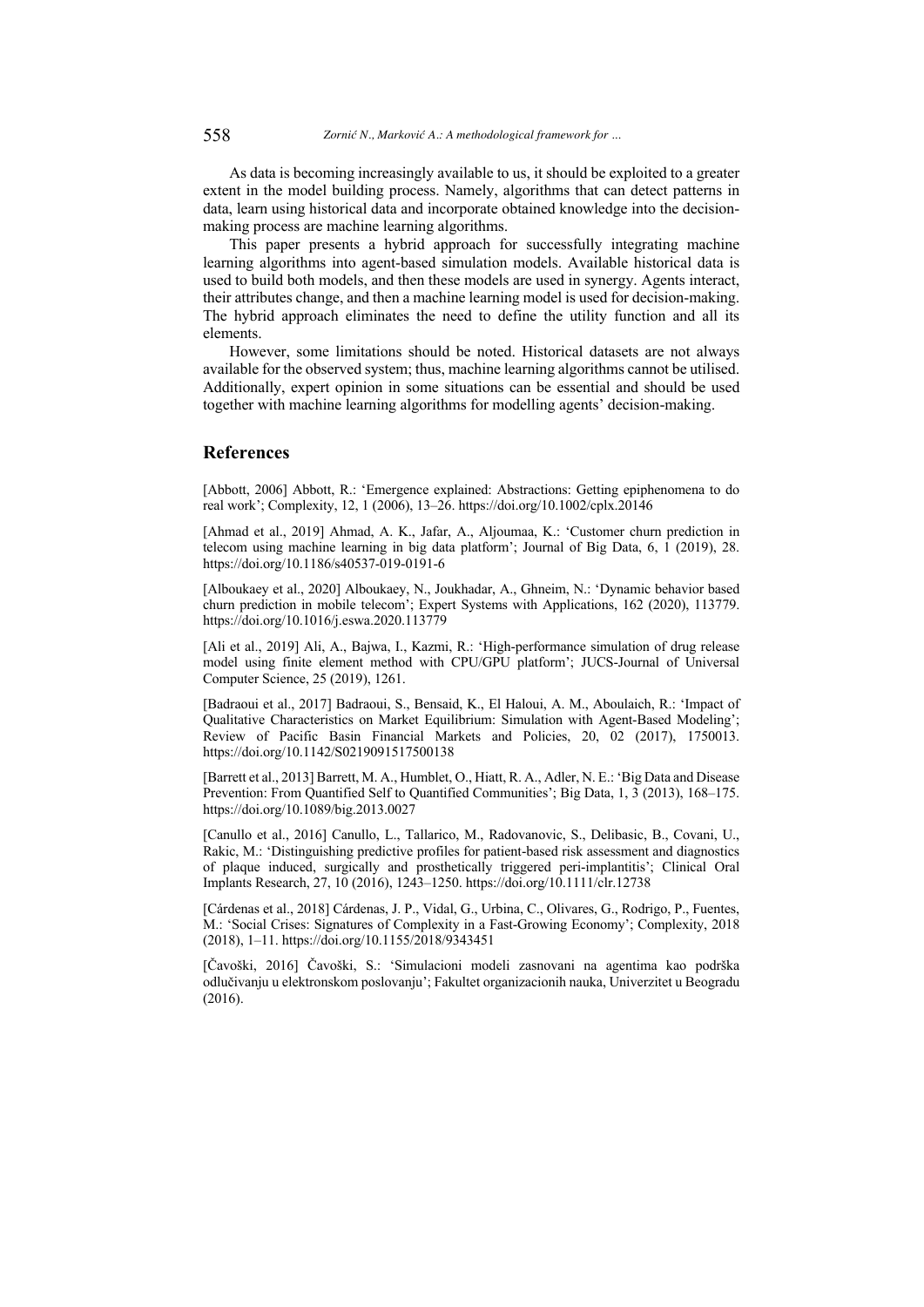[Čavoški and Marković, 2016] Čavoški, S., Marković, A.: 'Agent-based modelling and simulation in the analysis of customer behaviour on B2C e-commerce sites'; Journal of Simulation (2016), 1–11. https://doi.org/10.1057/s41273-016-0034-9

[Clarivate Analytics, 2020a] Clarivate Analytics: 'KeyWords Plus generation, creation, and changes'; (2020a). Retrieved 31 August 2020, from https://support.clarivate.com/ScientificandAcademicResearch/s/article/KeyWords-Plusgeneration-creation-and-changes?language=en\_US

[Clarivate Analytics, 2020b] Clarivate Analytics: 'Web of Science'; (2020b). Retrieved 30 August 2020, from https://apps.webofknowledge.com

[Dantzig et al., 1988] Dantzig, G. B., McAllister, P. H., Stone, J. C.: 'Deriving a Utility Function For the U.S. Economy'; (1988, April 1). Retrieved from https://apps.dtic.mil/sti/citations/ADA197135

[Desjardins, 2019] Desjardins, J.: 'How much data is generated each day? | World Economic Forum'; (2019). Retrieved 14 September 2020, from https://www.weforum.org/agenda/2019/04/how-much-data-is-generated-each-day-cf4bddf29f/

[Forrester, 1961] Forrester, J.: 'Industrial Dynamics'; Cambridge, MA: The M.I.T. Press (1961).

[Geng et al., 2020] Geng, B., Brahma, S., Wimalajeewa, T., Varshney, P. K., Rangaswamy, M.: 'Prospect Theoretic Utility Based Human Decision Making in Multi-Agent Systems'; IEEE Transactions on Signal Processing, 68 (2020), 1091–1104. https://doi.org/10.1109/TSP.2020.2970339

[Gilbert and Troitzsch, 2005] Gilbert, G. N., Troitzsch, K. G.: 'Simulation for the social scientist'; Open University Press (2005).

[Goldsman et al., 2010] Goldsman, D., Nance, R. E., Wilson, J. R.: 'A brief history of simulation revisited'; In Proceedings - Winter Simulation Conference (2010). https://doi.org/10.1109/WSC.2010.5679129

[Hayashi et al., 2016] Hayashi, S., Prasasti, N., Kanamori, K., Ohwada, H.: 'Improving Behavior Prediction Accuracy by Using Machine Learning for Agent-Based Simulation'; (2016), 280–289. https://doi.org/10.1007/978-3-662-49381-6\_27

[Heppenstall et al., 2021] Heppenstall, A., Crooks, A., Malleson, N., Manley, E., Ge, J., Batty, M.: 'Future Developments in Geographical Agent‐Based Models: Challenges and Opportunities'; Geographical Analysis, 53, 1 (2021), 76–91. https://doi.org/10.1111/gean.12267

[Hu et al., 2020] Hu, C., Lai, S., Lai, C.: 'Investigations to the price evolutions of goods exchange with CES utility functions'; Physica A: Statistical Mechanics and Its Applications, 549 (2020), 123938. https://doi.org/10.1016/j.physa.2019.123938

[Hung et al., 2006] Hung, S.-Y., Yen, D. C., Wang, H.-Y.: 'Applying data mining to telecom churn management'; Expert Systems with Applications, 31, 3 (2006), 515–524. https://doi.org/10.1016/j.eswa.2005.09.080

[IBM, 2018] IBM: 'Telco Customer Churn'; (2018). Retrieved from https://www.kaggle.com/blastchar/telco-customer-churn/version/1

[Jæger, 2007] Jæger, M. M.: 'Economic and Social Returns To Educational Choices'; Rationality and Society, 19, 4 (2007), 451–483. https://doi.org/10.1177/1043463107083739

[Jahangirian et al., 2010] Jahangirian, M., Eldabi, T., Naseer, A., Stergioulas, L. K., Young, T.: 'Simulation in manufacturing and business: A review'; European Journal of Operational Research, 203, 1 (2010), 1–13. https://doi.org/10.1016/j.ejor.2009.06.004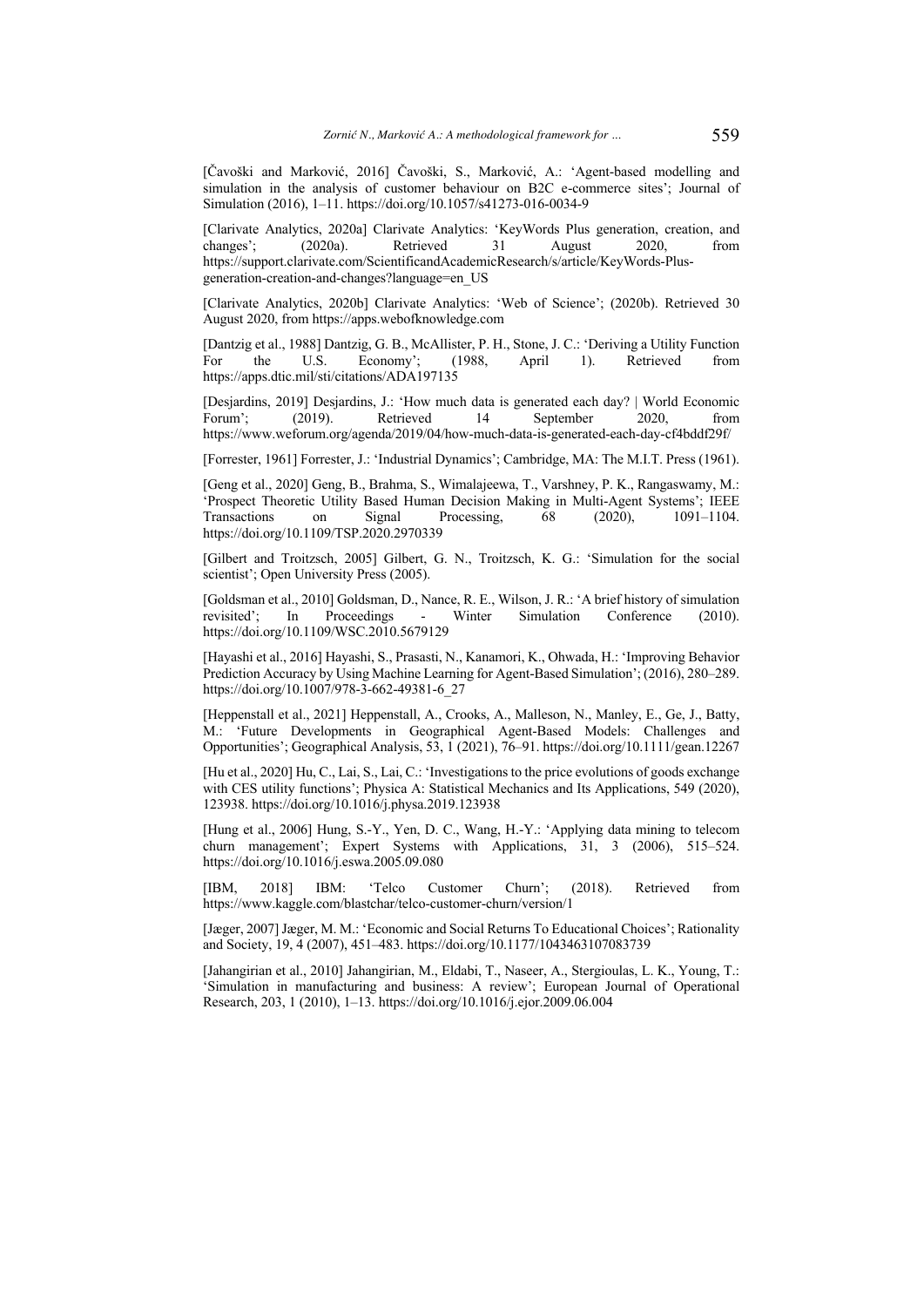[James et al., 2013] James, G., Witten, D., Hastie, T., Tibshirani, R.: 'An Introduction to Statistical Learning'; (8th ed., Vol. 103). New York, NY: Springer New York (2013). https://doi.org/10.1007/978-1-4614-7138-7

[Jupyter, 2020] Jupyter: 'Project Jupyter | Home'; (2020). Retrieved 29 September 2020, from https://jupyter.org/

[Kavak et al., 2018] Kavak, H., Padilla, J. J., Lynch, C. J., Diallo, S. Y.: 'Big data, agents, and machine learning: Towards a data-driven agent-based modeling approach'; In Simulation Series (2018).

[Kleinbaum and Klein, 2010] Kleinbaum, D. G., Klein, M.: 'Introduction to Logistic Regression'; In Logistic Regression. Statistics for Biology and Health. Springer, New York, NY (2010), 1–39. https://doi.org/10.1007/978-1-4419-1742-3\_1

[Lamperti et al., 2018] Lamperti, F., Roventini, A., Sani, A.: 'Agent-based model calibration using machine learning surrogates'; Journal of Economic Dynamics and Control, 90 (2018), 366– 389. https://doi.org/10.1016/j.jedc.2018.03.011

[Li-xia et al., 2009] Li-xia, L., Lan, S., Hong, W.: 'Simulation Study of Multi-Agent Based Automated Negotiation System in E-Commerce'; In 2009 Third International Symposium on Intelligent Information Technology Application. IEEE (2009), 419-422. Intelligent Information Technology Application. IEEE (2009), 419–422. https://doi.org/10.1109/IITA.2009.158

[Macal and North, 2010] Macal, C., North, M.: 'Tutorial on agent-based modelling and simulation'; Journal of Simulation, 4, 3 (2010), 151–162. https://doi.org/10.1057/jos.2010.3

[Marković and Zornić, 2016] Marković, A., Zornić, N.: 'Trends in the Application of Agent-Based Modeling and Simulation'; In Central European Conference on Information and Intelligent Systems. Varaždin, Croatia: University of Zagreb, Faculty of Organization and Informatics Varaždin (2016), 65–70.

[Matz et al., 2017] Matz, S. C., Kosinski, M., Nave, G., Stillwell, D. J.: 'Psychological targeting as an effective approach to digital mass persuasion'; Proceedings of the National Academy of Sciences, 114, 48 (2017), 12714–12719. https://doi.org/10.1073/pnas.1710966114

[Mourtzis et al., 2014] Mourtzis, D., Doukas, M., Bernidaki, D.: 'Simulation in Manufacturing: Review and Challenges'; Procedia CIRP, 25 (2014), 213–229. https://doi.org/10.1016/j.procir.2014.10.032

[Pamina et al., 2020] Pamina, J., Beschi Raja, J., Sam Peter, S., Soundarya, S., Sathya Bama, S., Sruthi, M. S.: 'Inferring Machine Learning Based Parameter Estimation for Telecom Churn Prediction'; (2020), 257-267. https://doi.org/10.1007/978-3-030-37218-7\_30

[Pandas Development Team, 2020] Pandas Development Team: 'Pandas 1.0.3'; (2020). https://doi.org/10.5281/zenodo.3715232

[Pedregosa et al., 2011] Pedregosa, F., Varoquaux, G., Gramfort, A., Michel, V., Thirion, B., Grisel, O., et al.: 'Scikit-learn: Machine learning in Python'; Journal of Machine Learning Research (2011).

[Pérez-Martín et al., 2018] Pérez-Martín, A., Pérez-Torregrosa, A., Vaca, M.: 'Big Data techniques to measure credit banking risk in home equity loans'; Journal of Business Research, 89 (2018), 448–454. https://doi.org/10.1016/j.jbusres.2018.02.008

[Poterba et al., 1986] Poterba, J. M., Rotemberg, J. J., Barnett, W., Blanchard, O., Fischer, S., Hansen, L.: 'Money in the Utility Function: An Empirical Implementation'; New Approaches to Monetary Economics: Proceedings of the Second International Symposium in Economic Theory and Econometrics (1986), 219–240. https://doi.org/10.3386/W1796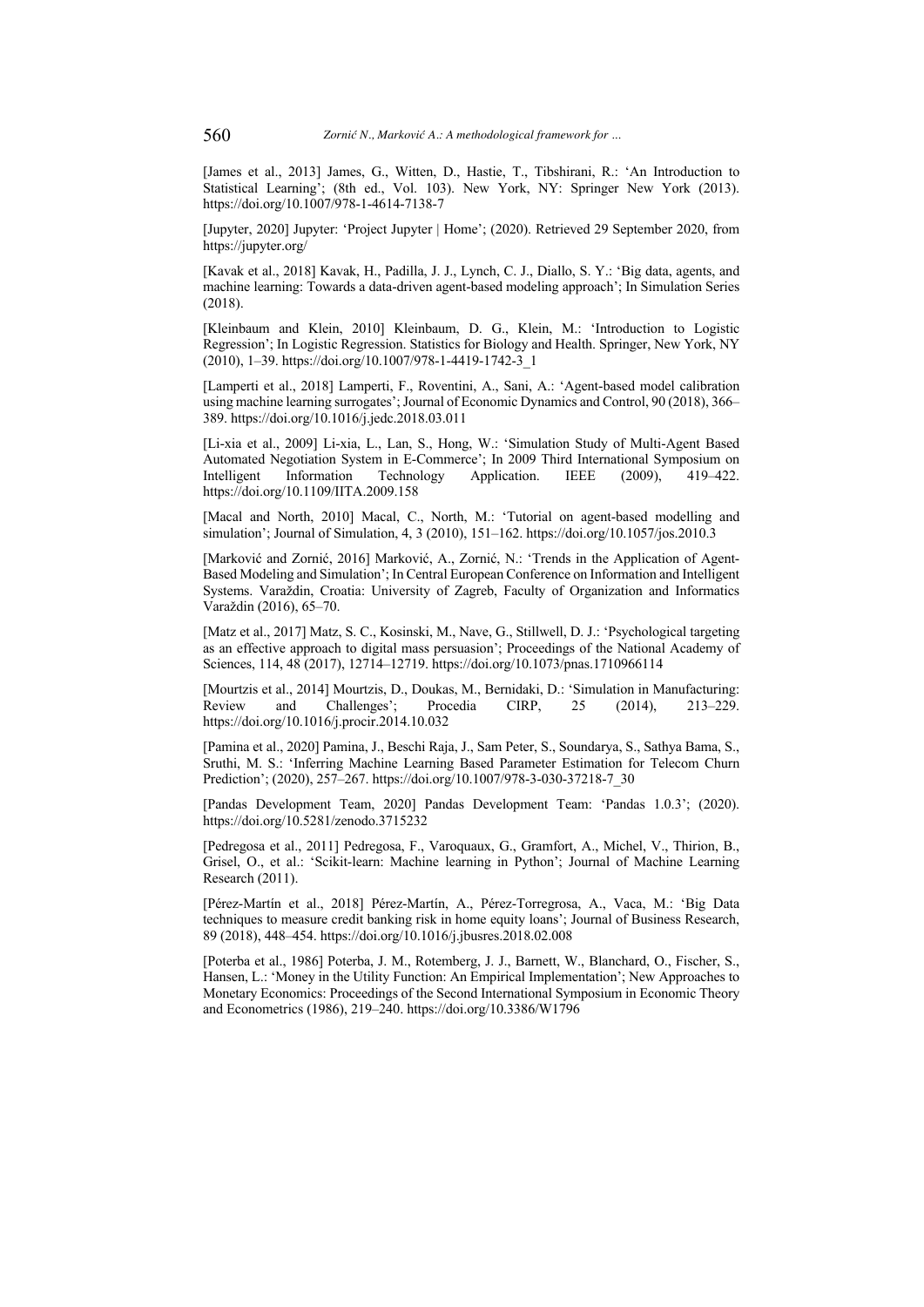[Prokopenko et al., 2009] Prokopenko, M., Boschetti, F., Ryan, A. J.: 'An information-theoretic primer on complexity, self-organisation, and emergence'; Complexity, 15, 1 (2009), 11–28. https://doi.org/10.1002/cplx.20249

[Python, 2020] Python: 'Welcome to Python.org'; (2020). Retrieved 29 September 2020, from https://www.python.org/

[Qureshi et al., 2013] Qureshi, S. A., Rehman, A. S., Qamar, A. M., Kamal, A., Rehman, A.: 'Telecommunication subscribers' churn prediction model using machine learning'; In Eighth International Conference on Digital Information Management (ICDIM 2013). IEEE (2013), 131– 136. https://doi.org/10.1109/ICDIM.2013.6693977

[R. Vahdati et al., 2019] R. Vahdati, A., Weissmann, J. D., Timmermann, A., Ponce de León, M. S., Zollikofer, C. P. E.: 'Drivers of Late Pleistocene human survival and dispersal: an agent-based modeling and machine learning approach'; Quaternary Science Reviews, 221 (2019), 105867. https://doi.org/10.1016/j.quascirev.2019.105867

[Raschka and Mirjalili, 2017] Raschka, S., Mirjalili, V.: 'Python Machine Learning: Machine Learning and Deep Learning with Python, scikit-learn, and TensorFlow'; (Second Edi). Birmingham: Packt Publishing (2017).

[Roozmand et al., 2011] Roozmand, O., Ghasem-Aghaee, N., Hofstede, G. J., Nematbakhsh, M. A., Baraani, A., Verwaart, T.: 'Agent-based modeling of consumer decision making process based on power distance and personality'; Knowledge-Based Systems, 24, 7 (2011), 1075–1095. https://doi.org/10.1016/j.knosys.2011.05.001

[scikit-learn, 2022] scikit-learn: 'sklearn.ensemble.RandomForestClassifier — scikit-learn 1.0.2 documentation'; (2022). Retrieved 23 January 2022, from https://scikitlearn.org/stable/modules/generated/sklearn.ensemble.RandomForestClassifier.html#sklearn.ens emble.RandomForestClassifier.feature\_importances\_

[Shi and Abdel-Aty, 2015] Shi, Q., Abdel-Aty, M.: 'Big Data applications in real-time traffic operation and safety monitoring and improvement on urban expressways'; Transportation<br>Research Part C: Emerging Technologies, 58 (2015), 380-394. Research Part C: Emerging Technologies, 58 (2015), 380–394. https://doi.org/10.1016/j.trc.2015.02.022

[Song and Liu, 2017] Song, H., Liu, H.: 'Predicting Tourist Demand Using Big Data'; In Z. Xiang & D. Fesenmaier (Eds.), Analytics in Smart Tourism Design (2017), 13–29. https://doi.org/10.1007/978-3-319-44263-1\_2

[Taylor, 2014] Taylor, S. J.: 'Introducing agent-based modeling and simulation'; In S. J. Taylor (Ed.), Agent-based Modeling and Simulation. Palgrave Macmillan (2014). https://doi.org/10.1057/9781137453648.0003

[Tocher and Owen, 1960] Tocher, K., Owen, D.: 'The automatic programming of simulations'; In J. Banbury & J. Maitland (Eds.), Proceedings of the Second International Conference on Operational Research. English Universities Press: UK (1960), 58–60.

[Tomasiello et al., 2020] Tomasiello, D. B., Giannotti, M., Feitosa, F. F.: 'ACCESS: An agentbased model to explore job accessibility inequalities'; Computers, Environment and Urban Systems, 81 (2020), 101462. https://doi.org/10.1016/j.compenvurbsys.2020.101462

[Ullah et al., 2019] Ullah, I., Raza, B., Malik, A. K., Imran, M., Islam, S. U., Kim, S. W.: 'A Churn Prediction Model Using Random Forest: Analysis of Machine Learning Techniques for Churn Prediction and Factor Identification in Telecom Sector'; IEEE Access, 7 (2019), 60134– 60149. https://doi.org/10.1109/ACCESS.2019.2914999